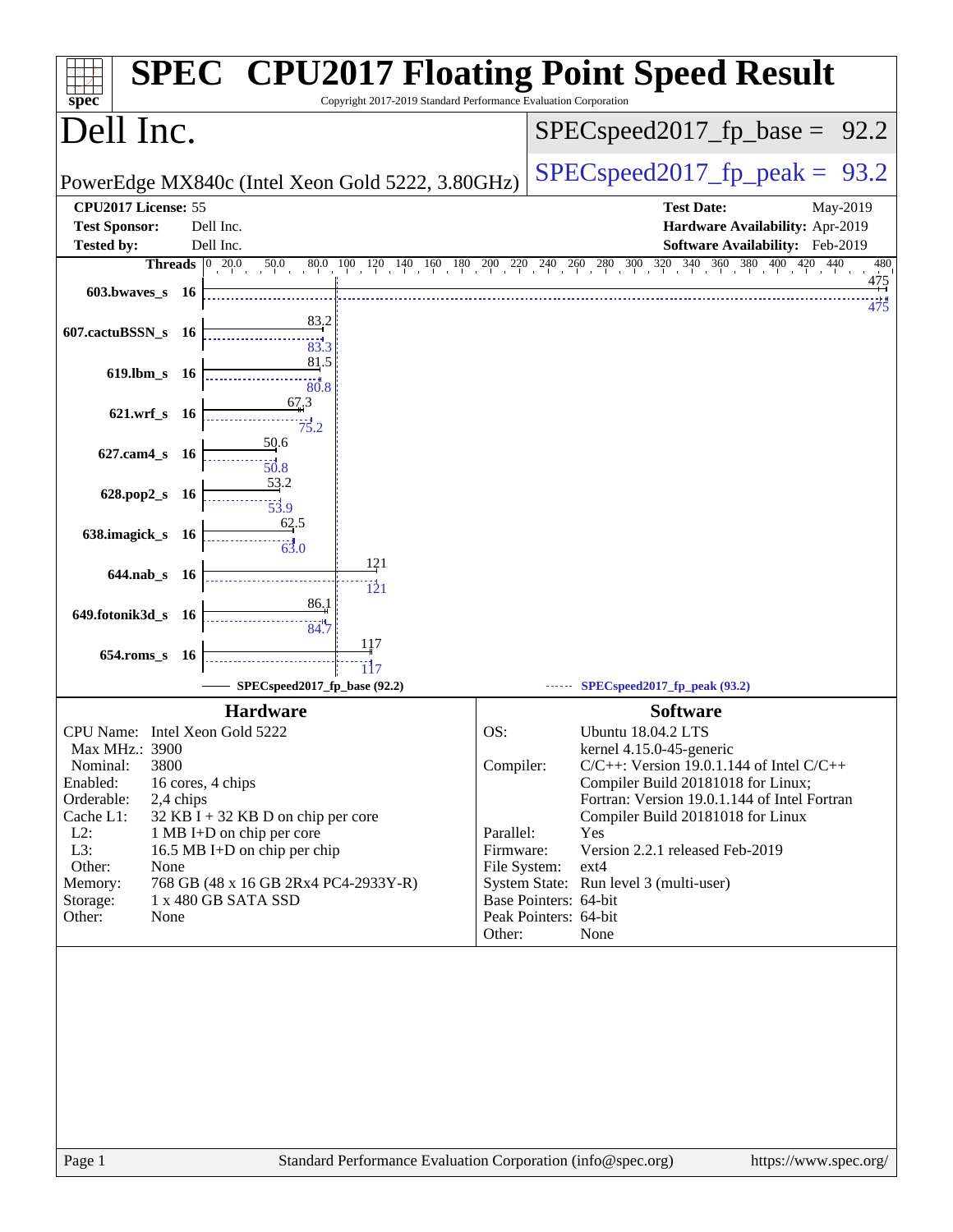| <b>SPEC CPU2017 Floating Point Speed Result</b>                         |                                                      |                |       |                               |       |                |       |                |                |              |                               |              |                                        |              |
|-------------------------------------------------------------------------|------------------------------------------------------|----------------|-------|-------------------------------|-------|----------------|-------|----------------|----------------|--------------|-------------------------------|--------------|----------------------------------------|--------------|
| spec<br>Copyright 2017-2019 Standard Performance Evaluation Corporation |                                                      |                |       |                               |       |                |       |                |                |              |                               |              |                                        |              |
|                                                                         |                                                      |                |       |                               |       |                |       |                |                |              |                               |              |                                        |              |
|                                                                         | Dell Inc.<br>$SPEC speed2017_fp\_base = 92.2$        |                |       |                               |       |                |       |                |                |              |                               |              |                                        |              |
| $SPEC speed2017_fp\_peak = 93.2$                                        |                                                      |                |       |                               |       |                |       |                |                |              |                               |              |                                        |              |
| PowerEdge MX840c (Intel Xeon Gold 5222, 3.80GHz)                        |                                                      |                |       |                               |       |                |       |                |                |              |                               |              |                                        |              |
|                                                                         | CPU2017 License: 55<br><b>Test Date:</b><br>May-2019 |                |       |                               |       |                |       |                |                |              |                               |              |                                        |              |
| <b>Test Sponsor:</b>                                                    | Dell Inc.                                            |                |       |                               |       |                |       |                |                |              |                               |              | Hardware Availability: Apr-2019        |              |
| <b>Tested by:</b>                                                       | Dell Inc.                                            |                |       |                               |       |                |       |                |                |              |                               |              | <b>Software Availability:</b> Feb-2019 |              |
| <b>Results Table</b>                                                    |                                                      |                |       |                               |       |                |       |                |                |              |                               |              |                                        |              |
|                                                                         |                                                      |                |       |                               |       |                |       |                |                |              |                               |              |                                        |              |
| <b>Benchmark</b>                                                        | <b>Threads</b>                                       | <b>Seconds</b> | Ratio | <b>Base</b><br><b>Seconds</b> | Ratio | <b>Seconds</b> | Ratio | <b>Threads</b> | <b>Seconds</b> | <b>Ratio</b> | <b>Peak</b><br><b>Seconds</b> | <b>Ratio</b> | <b>Seconds</b>                         | <b>Ratio</b> |
| 603.bwaves_s                                                            | 16                                                   | 125            | 470   | 124                           | 476   | 124            | 475   | 16             | 125            | 471          | 124                           | 475          | 124                                    | 476          |
| 607.cactuBSSN s                                                         | 16                                                   | 200            | 83.3  | 201                           | 82.9  | 200            | 83.2  | 16             | 200            | 83.5         | 200                           | 83.2         | 200                                    | 83.3         |
| 619.1bm s                                                               | 16                                                   | 64.3           | 81.5  | 64.3                          | 81.5  | 64.3           | 81.4  | 16             | 64.9           | 80.8         | 64.2                          | 81.6         | 65.0                                   | 80.5         |
| $621$ .wrf s                                                            | 16                                                   | 198            | 66.6  | 190                           | 69.7  | 196            | 67.3  | 16             | 176            | 75.2         | 175                           | 75.7         | 177                                    | 74.7         |
| $627$ .cam $4$ s                                                        | 16                                                   | 175            | 50.6  | 175                           | 50.6  | 175            | 50.7  | 16             | 175            | 50.8         | 174                           | 50.9         | 175                                    | 50.6         |
| 628.pop2_s                                                              | 16                                                   | 222            | 53.4  | 223                           | 53.2  | 223            | 53.1  | 16             | 221            | 53.8         | 220                           | 53.9         | 220                                    | 54.0         |
| 638.imagick_s                                                           | 16                                                   | 231            | 62.5  | 230                           | 62.7  | 231            | 62.4  | 16             | 228            | 63.3         | 229                           | 63.0         | 231                                    | 62.5         |
|                                                                         |                                                      |                |       |                               | 121   | 145            | 121   | 16             | 145            | 121          | 145                           | 121          | 145                                    | 121          |
| $644$ .nab s                                                            | 16                                                   | 144            | 121   | 145                           |       |                |       |                |                |              |                               |              |                                        |              |
| 649.fotonik3d s                                                         | 16                                                   | 105            | 86.5  | 106                           | 86.1  | 108            | 84.8  | 16             | 110            | 83.2         | 108                           | 84.7         | 107                                    | 85.4         |
| $654$ .roms_s                                                           | 16                                                   | 136            | 116   | 134                           | 117   | 134            | 117   | 16             | 135            | 117          | 134                           | 117          | 134                                    | 117          |

**[SPECspeed2017\\_fp\\_peak =](http://www.spec.org/auto/cpu2017/Docs/result-fields.html#SPECspeed2017fppeak) 93.2**

Results appear in the [order in which they were run.](http://www.spec.org/auto/cpu2017/Docs/result-fields.html#RunOrder) Bold underlined text [indicates a median measurement](http://www.spec.org/auto/cpu2017/Docs/result-fields.html#Median).

#### **[Submit Notes](http://www.spec.org/auto/cpu2017/Docs/result-fields.html#SubmitNotes)**

 The numactl mechanism was used to bind copies to processors. The config file option 'submit' was used to generate numactl commands to bind each copy to a specific processor. For details, please see the config file.

### **[Operating System Notes](http://www.spec.org/auto/cpu2017/Docs/result-fields.html#OperatingSystemNotes)**

Stack size set to unlimited using "ulimit -s unlimited"

#### **[General Notes](http://www.spec.org/auto/cpu2017/Docs/result-fields.html#GeneralNotes)**

Environment variables set by runcpu before the start of the run: LD LIBRARY PATH = "/home/cpu2017/lib/ia32:/home/cpu2017/lib/intel64"

 Binaries compiled on a system with 1x Intel Core i9-7900X CPU + 32GB RAM memory using Redhat Enterprise Linux 7.5 NA: The test sponsor attests, as of date of publication, that CVE-2017-5754 (Meltdown) is mitigated in the system as tested and documented. Yes: The test sponsor attests, as of date of publication, that CVE-2017-5753 (Spectre variant 1) is mitigated in the system as tested and documented. Yes: The test sponsor attests, as of date of publication, that CVE-2017-5715 (Spectre variant 2) is mitigated in the system as tested and documented. Transparent Huge Pages enabled by default

 Filesystem page cache synced and cleared with: sync; echo 3> /proc/sys/vm/drop\_caches runcpu command invoked through numactl i.e.: numactl --interleave=all runcpu <etc>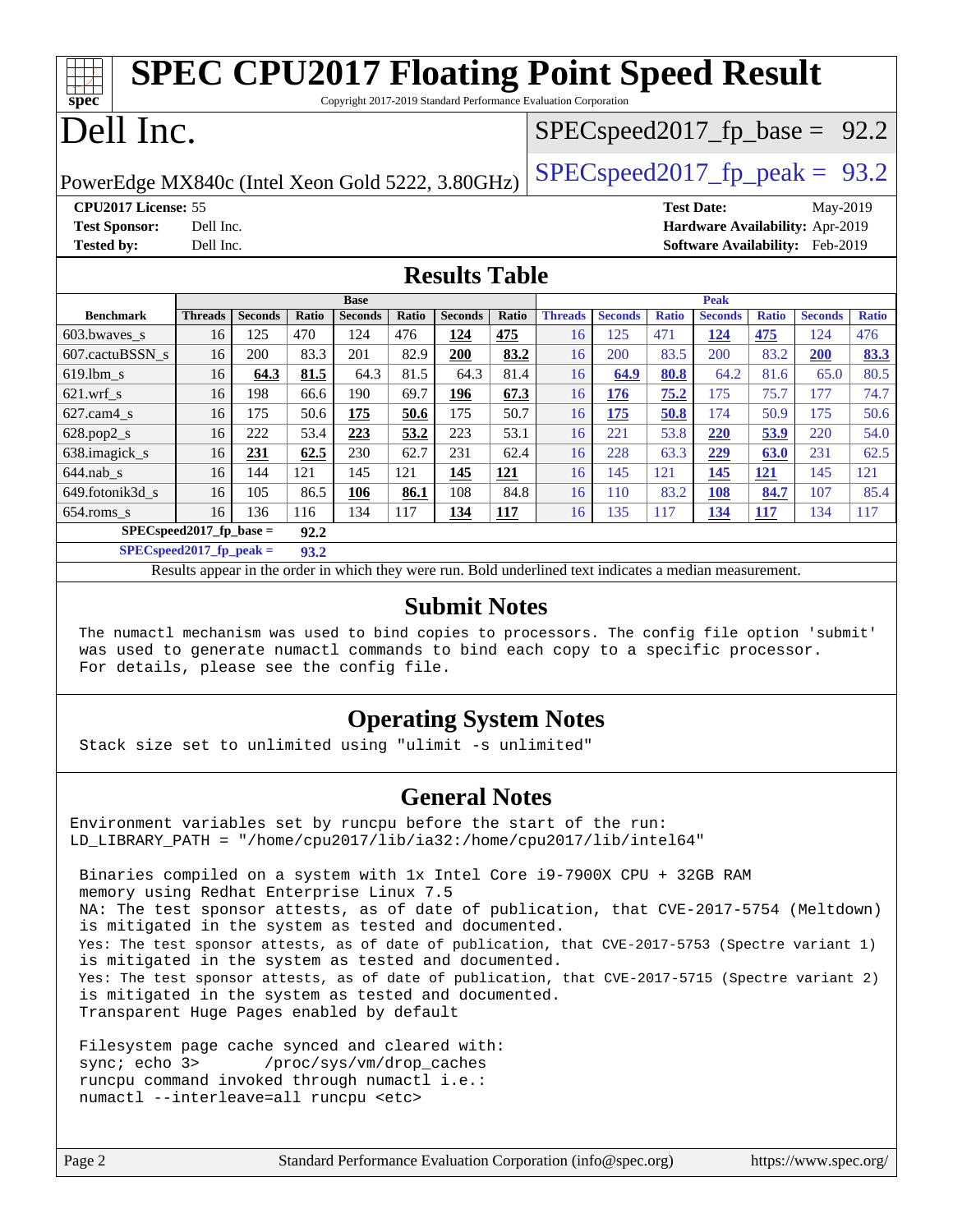| <b>SPEC CPU2017 Floating Point Speed Result</b><br>Copyright 2017-2019 Standard Performance Evaluation Corporation<br>$spec^*$                                                                                                                                                                                                                                                                                                                                                                                                                                                                                                                                                                                                                                                                                                                                                                                                                                                                                                                                                                                                                                                                                                                                                                                                                                                                                                                                                                                                                                                                                                                                   |                                                                                                     |
|------------------------------------------------------------------------------------------------------------------------------------------------------------------------------------------------------------------------------------------------------------------------------------------------------------------------------------------------------------------------------------------------------------------------------------------------------------------------------------------------------------------------------------------------------------------------------------------------------------------------------------------------------------------------------------------------------------------------------------------------------------------------------------------------------------------------------------------------------------------------------------------------------------------------------------------------------------------------------------------------------------------------------------------------------------------------------------------------------------------------------------------------------------------------------------------------------------------------------------------------------------------------------------------------------------------------------------------------------------------------------------------------------------------------------------------------------------------------------------------------------------------------------------------------------------------------------------------------------------------------------------------------------------------|-----------------------------------------------------------------------------------------------------|
| Dell Inc.                                                                                                                                                                                                                                                                                                                                                                                                                                                                                                                                                                                                                                                                                                                                                                                                                                                                                                                                                                                                                                                                                                                                                                                                                                                                                                                                                                                                                                                                                                                                                                                                                                                        | $SPEC speed2017_f p\_base = 92.2$                                                                   |
| PowerEdge MX840c (Intel Xeon Gold 5222, 3.80GHz)                                                                                                                                                                                                                                                                                                                                                                                                                                                                                                                                                                                                                                                                                                                                                                                                                                                                                                                                                                                                                                                                                                                                                                                                                                                                                                                                                                                                                                                                                                                                                                                                                 | $SPEC speed2017_fp\_peak = 93.2$                                                                    |
| CPU2017 License: 55<br><b>Test Sponsor:</b><br>Dell Inc.<br><b>Tested by:</b><br>Dell Inc.                                                                                                                                                                                                                                                                                                                                                                                                                                                                                                                                                                                                                                                                                                                                                                                                                                                                                                                                                                                                                                                                                                                                                                                                                                                                                                                                                                                                                                                                                                                                                                       | <b>Test Date:</b><br>May-2019<br>Hardware Availability: Apr-2019<br>Software Availability: Feb-2019 |
| <b>Platform Notes</b>                                                                                                                                                                                                                                                                                                                                                                                                                                                                                                                                                                                                                                                                                                                                                                                                                                                                                                                                                                                                                                                                                                                                                                                                                                                                                                                                                                                                                                                                                                                                                                                                                                            |                                                                                                     |
| BIOS settings:<br>ADDDC setting disabled<br>Sub NUMA Cluster enabled<br>Virtualization Technology disabled<br>DCU Streamer Prefetcher disabled<br>System Profile set to Custom<br>CPU Performance set to Maximum Performance<br>C States set to Autonomous<br>C1E disabled<br>Uncore Frequency set to Dynamic<br>Energy Efficiency Policy set to Performance<br>Memory Patrol Scrub disabled<br>Logical Processor disabled<br>CPU Interconnect Bus Link Power Management disabled<br>PCI ASPM L1 Link Power Management disabled<br>Sysinfo program /home/cpu2017/bin/sysinfo<br>Rev: r5974 of 2018-05-19 9bcde8f2999c33d61f64985e45859ea9<br>running on intel-sut Sat May 18 04:30:03 2019<br>SUT (System Under Test) info as seen by some common utilities.<br>For more information on this section, see<br>https://www.spec.org/cpu2017/Docs/config.html#sysinfo<br>From /proc/cpuinfo<br>model name : Intel(R) Xeon(R) Gold 5222 CPU @ 3.80GHz<br>"physical id"s (chips)<br>16 "processors"<br>cores, siblings (Caution: counting these is hw and system dependent. The following<br>excerpts from /proc/cpuinfo might not be reliable. Use with caution.)<br>cpu cores $: 4$<br>siblings : 4<br>physical 0: cores 1 5 8 13<br>physical 1: cores 5 8 9 12<br>physical 2: cores 5 8 9 13<br>physical 3: cores 2 5 8 13<br>From 1scpu:<br>Architecture:<br>x86_64<br>$CPU$ op-mode( $s$ ):<br>$32$ -bit, $64$ -bit<br>Byte Order:<br>Little Endian<br>CPU(s):<br>16<br>On-line CPU(s) list: $0-15$<br>Thread(s) per core:<br>1<br>Core(s) per socket:<br>4<br>Socket(s):<br>4<br>NUMA $node(s):$<br>4<br>Vendor ID:<br>GenuineIntel<br>(Continued on next page) |                                                                                                     |
| Standard Performance Evaluation Corporation (info@spec.org)<br>Page 3                                                                                                                                                                                                                                                                                                                                                                                                                                                                                                                                                                                                                                                                                                                                                                                                                                                                                                                                                                                                                                                                                                                                                                                                                                                                                                                                                                                                                                                                                                                                                                                            | https://www.spec.org/                                                                               |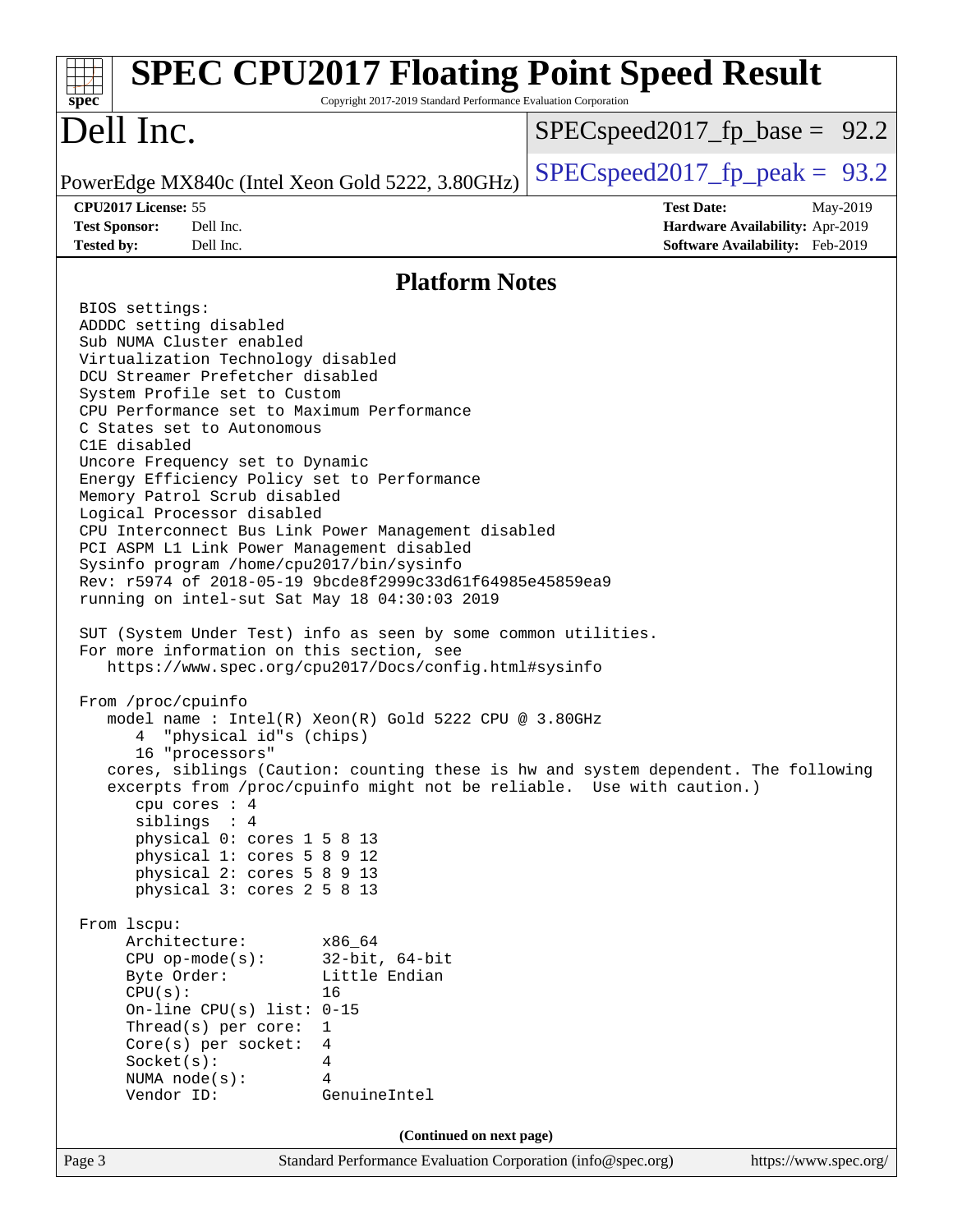| Dell Inc.<br>$SPEC speed2017_fp\_base = 92.2$<br>$SPEC speed2017_fp\_peak = 93.2$<br>PowerEdge MX840c (Intel Xeon Gold 5222, 3.80GHz)<br>CPU2017 License: 55<br><b>Test Date:</b><br><b>Test Sponsor:</b><br>Dell Inc.<br>Hardware Availability: Apr-2019<br><b>Tested by:</b><br>Dell Inc.<br><b>Software Availability:</b> Feb-2019<br><b>Platform Notes (Continued)</b><br>CPU family:<br>6<br>Model:<br>85<br>Intel(R) Xeon(R) Gold 5222 CPU @ 3.80GHz<br>Model name:<br>Stepping:<br>6<br>3750.791<br>CPU MHz:<br>BogoMIPS:<br>7600.00<br>Virtualization:<br>$VT - x$<br>L1d cache:<br>32K<br>Lli cache:<br>32K<br>L2 cache:<br>1024K<br>L3 cache:<br>16896K<br>NUMA $node0$ $CPU(s):$<br>0, 4, 8, 12<br>NUMA nodel $CPU(s):$<br>1,5,9,13<br>NUMA $node2$ $CPU(s):$<br>2, 6, 10, 14<br>NUMA node3 CPU(s):<br>3, 7, 11, 15<br>fpu vme de pse tsc msr pae mce cx8 apic sep mtrr pge mca cmov<br>Flags:<br>pat pse36 clflush dts acpi mmx fxsr sse sse2 ss ht tm pbe syscall nx pdpelgb rdtscp<br>lm constant_tsc art arch_perfmon pebs bts rep_good nopl xtopology nonstop_tsc cpuid<br>aperfmperf pni pclmulqdq dtes64 monitor ds_cpl vmx smx est tm2 ssse3 sdbg fma cx16<br>xtpr pdcm pcid dca sse4_1 sse4_2 x2apic movbe popcnt aes xsave avx f16c rdrand<br>lahf_lm abm 3dnowprefetch cpuid_fault epb cat_13 cdp_13 invpcid_single ssbd mba ibrs<br>ibpb stibp ibrs_enhanced tpr_shadow vnmi flexpriority ept vpid fsgsbase tsc_adjust<br>bmil hle avx2 smep bmi2 erms invpcid rtm cqm mpx rdt_a avx512f avx512dq rdseed adx<br>smap clflushopt clwb intel_pt avx512cd avx512bw avx512vl xsaveopt xsavec xgetbvl<br>xsaves cqm_llc cqm_occup_llc cqm_mbm_total cqm_mbm_local dtherm ida arat pln pts pku<br>ospke avx512 vnni flush 11d arch capabilities<br>/proc/cpuinfo cache data<br>cache size : 16896 KB<br>From numactl --hardware WARNING: a numactl 'node' might or might not correspond to a<br>physical chip.<br>$available: 4 nodes (0-3)$<br>node 0 cpus: 0 4 8 12<br>node 0 size: 191916 MB<br>node 0 free: 188887 MB | May-2019 |
|--------------------------------------------------------------------------------------------------------------------------------------------------------------------------------------------------------------------------------------------------------------------------------------------------------------------------------------------------------------------------------------------------------------------------------------------------------------------------------------------------------------------------------------------------------------------------------------------------------------------------------------------------------------------------------------------------------------------------------------------------------------------------------------------------------------------------------------------------------------------------------------------------------------------------------------------------------------------------------------------------------------------------------------------------------------------------------------------------------------------------------------------------------------------------------------------------------------------------------------------------------------------------------------------------------------------------------------------------------------------------------------------------------------------------------------------------------------------------------------------------------------------------------------------------------------------------------------------------------------------------------------------------------------------------------------------------------------------------------------------------------------------------------------------------------------------------------------------------------------------------------------------------------------------------------------------------------------------------------------------------------------------------------------------|----------|
|                                                                                                                                                                                                                                                                                                                                                                                                                                                                                                                                                                                                                                                                                                                                                                                                                                                                                                                                                                                                                                                                                                                                                                                                                                                                                                                                                                                                                                                                                                                                                                                                                                                                                                                                                                                                                                                                                                                                                                                                                                            |          |
|                                                                                                                                                                                                                                                                                                                                                                                                                                                                                                                                                                                                                                                                                                                                                                                                                                                                                                                                                                                                                                                                                                                                                                                                                                                                                                                                                                                                                                                                                                                                                                                                                                                                                                                                                                                                                                                                                                                                                                                                                                            |          |
|                                                                                                                                                                                                                                                                                                                                                                                                                                                                                                                                                                                                                                                                                                                                                                                                                                                                                                                                                                                                                                                                                                                                                                                                                                                                                                                                                                                                                                                                                                                                                                                                                                                                                                                                                                                                                                                                                                                                                                                                                                            |          |
|                                                                                                                                                                                                                                                                                                                                                                                                                                                                                                                                                                                                                                                                                                                                                                                                                                                                                                                                                                                                                                                                                                                                                                                                                                                                                                                                                                                                                                                                                                                                                                                                                                                                                                                                                                                                                                                                                                                                                                                                                                            |          |
|                                                                                                                                                                                                                                                                                                                                                                                                                                                                                                                                                                                                                                                                                                                                                                                                                                                                                                                                                                                                                                                                                                                                                                                                                                                                                                                                                                                                                                                                                                                                                                                                                                                                                                                                                                                                                                                                                                                                                                                                                                            |          |
|                                                                                                                                                                                                                                                                                                                                                                                                                                                                                                                                                                                                                                                                                                                                                                                                                                                                                                                                                                                                                                                                                                                                                                                                                                                                                                                                                                                                                                                                                                                                                                                                                                                                                                                                                                                                                                                                                                                                                                                                                                            |          |
|                                                                                                                                                                                                                                                                                                                                                                                                                                                                                                                                                                                                                                                                                                                                                                                                                                                                                                                                                                                                                                                                                                                                                                                                                                                                                                                                                                                                                                                                                                                                                                                                                                                                                                                                                                                                                                                                                                                                                                                                                                            |          |
|                                                                                                                                                                                                                                                                                                                                                                                                                                                                                                                                                                                                                                                                                                                                                                                                                                                                                                                                                                                                                                                                                                                                                                                                                                                                                                                                                                                                                                                                                                                                                                                                                                                                                                                                                                                                                                                                                                                                                                                                                                            |          |
|                                                                                                                                                                                                                                                                                                                                                                                                                                                                                                                                                                                                                                                                                                                                                                                                                                                                                                                                                                                                                                                                                                                                                                                                                                                                                                                                                                                                                                                                                                                                                                                                                                                                                                                                                                                                                                                                                                                                                                                                                                            |          |
|                                                                                                                                                                                                                                                                                                                                                                                                                                                                                                                                                                                                                                                                                                                                                                                                                                                                                                                                                                                                                                                                                                                                                                                                                                                                                                                                                                                                                                                                                                                                                                                                                                                                                                                                                                                                                                                                                                                                                                                                                                            |          |
|                                                                                                                                                                                                                                                                                                                                                                                                                                                                                                                                                                                                                                                                                                                                                                                                                                                                                                                                                                                                                                                                                                                                                                                                                                                                                                                                                                                                                                                                                                                                                                                                                                                                                                                                                                                                                                                                                                                                                                                                                                            |          |
|                                                                                                                                                                                                                                                                                                                                                                                                                                                                                                                                                                                                                                                                                                                                                                                                                                                                                                                                                                                                                                                                                                                                                                                                                                                                                                                                                                                                                                                                                                                                                                                                                                                                                                                                                                                                                                                                                                                                                                                                                                            |          |
|                                                                                                                                                                                                                                                                                                                                                                                                                                                                                                                                                                                                                                                                                                                                                                                                                                                                                                                                                                                                                                                                                                                                                                                                                                                                                                                                                                                                                                                                                                                                                                                                                                                                                                                                                                                                                                                                                                                                                                                                                                            |          |
|                                                                                                                                                                                                                                                                                                                                                                                                                                                                                                                                                                                                                                                                                                                                                                                                                                                                                                                                                                                                                                                                                                                                                                                                                                                                                                                                                                                                                                                                                                                                                                                                                                                                                                                                                                                                                                                                                                                                                                                                                                            |          |
|                                                                                                                                                                                                                                                                                                                                                                                                                                                                                                                                                                                                                                                                                                                                                                                                                                                                                                                                                                                                                                                                                                                                                                                                                                                                                                                                                                                                                                                                                                                                                                                                                                                                                                                                                                                                                                                                                                                                                                                                                                            |          |
|                                                                                                                                                                                                                                                                                                                                                                                                                                                                                                                                                                                                                                                                                                                                                                                                                                                                                                                                                                                                                                                                                                                                                                                                                                                                                                                                                                                                                                                                                                                                                                                                                                                                                                                                                                                                                                                                                                                                                                                                                                            |          |
|                                                                                                                                                                                                                                                                                                                                                                                                                                                                                                                                                                                                                                                                                                                                                                                                                                                                                                                                                                                                                                                                                                                                                                                                                                                                                                                                                                                                                                                                                                                                                                                                                                                                                                                                                                                                                                                                                                                                                                                                                                            |          |
|                                                                                                                                                                                                                                                                                                                                                                                                                                                                                                                                                                                                                                                                                                                                                                                                                                                                                                                                                                                                                                                                                                                                                                                                                                                                                                                                                                                                                                                                                                                                                                                                                                                                                                                                                                                                                                                                                                                                                                                                                                            |          |
|                                                                                                                                                                                                                                                                                                                                                                                                                                                                                                                                                                                                                                                                                                                                                                                                                                                                                                                                                                                                                                                                                                                                                                                                                                                                                                                                                                                                                                                                                                                                                                                                                                                                                                                                                                                                                                                                                                                                                                                                                                            |          |
|                                                                                                                                                                                                                                                                                                                                                                                                                                                                                                                                                                                                                                                                                                                                                                                                                                                                                                                                                                                                                                                                                                                                                                                                                                                                                                                                                                                                                                                                                                                                                                                                                                                                                                                                                                                                                                                                                                                                                                                                                                            |          |
|                                                                                                                                                                                                                                                                                                                                                                                                                                                                                                                                                                                                                                                                                                                                                                                                                                                                                                                                                                                                                                                                                                                                                                                                                                                                                                                                                                                                                                                                                                                                                                                                                                                                                                                                                                                                                                                                                                                                                                                                                                            |          |
|                                                                                                                                                                                                                                                                                                                                                                                                                                                                                                                                                                                                                                                                                                                                                                                                                                                                                                                                                                                                                                                                                                                                                                                                                                                                                                                                                                                                                                                                                                                                                                                                                                                                                                                                                                                                                                                                                                                                                                                                                                            |          |
|                                                                                                                                                                                                                                                                                                                                                                                                                                                                                                                                                                                                                                                                                                                                                                                                                                                                                                                                                                                                                                                                                                                                                                                                                                                                                                                                                                                                                                                                                                                                                                                                                                                                                                                                                                                                                                                                                                                                                                                                                                            |          |
|                                                                                                                                                                                                                                                                                                                                                                                                                                                                                                                                                                                                                                                                                                                                                                                                                                                                                                                                                                                                                                                                                                                                                                                                                                                                                                                                                                                                                                                                                                                                                                                                                                                                                                                                                                                                                                                                                                                                                                                                                                            |          |
|                                                                                                                                                                                                                                                                                                                                                                                                                                                                                                                                                                                                                                                                                                                                                                                                                                                                                                                                                                                                                                                                                                                                                                                                                                                                                                                                                                                                                                                                                                                                                                                                                                                                                                                                                                                                                                                                                                                                                                                                                                            |          |
|                                                                                                                                                                                                                                                                                                                                                                                                                                                                                                                                                                                                                                                                                                                                                                                                                                                                                                                                                                                                                                                                                                                                                                                                                                                                                                                                                                                                                                                                                                                                                                                                                                                                                                                                                                                                                                                                                                                                                                                                                                            |          |
|                                                                                                                                                                                                                                                                                                                                                                                                                                                                                                                                                                                                                                                                                                                                                                                                                                                                                                                                                                                                                                                                                                                                                                                                                                                                                                                                                                                                                                                                                                                                                                                                                                                                                                                                                                                                                                                                                                                                                                                                                                            |          |
| node 1 cpus: 1 5 9 13                                                                                                                                                                                                                                                                                                                                                                                                                                                                                                                                                                                                                                                                                                                                                                                                                                                                                                                                                                                                                                                                                                                                                                                                                                                                                                                                                                                                                                                                                                                                                                                                                                                                                                                                                                                                                                                                                                                                                                                                                      |          |
| node 1 size: 193535 MB                                                                                                                                                                                                                                                                                                                                                                                                                                                                                                                                                                                                                                                                                                                                                                                                                                                                                                                                                                                                                                                                                                                                                                                                                                                                                                                                                                                                                                                                                                                                                                                                                                                                                                                                                                                                                                                                                                                                                                                                                     |          |
| node 1 free: 192258 MB                                                                                                                                                                                                                                                                                                                                                                                                                                                                                                                                                                                                                                                                                                                                                                                                                                                                                                                                                                                                                                                                                                                                                                                                                                                                                                                                                                                                                                                                                                                                                                                                                                                                                                                                                                                                                                                                                                                                                                                                                     |          |
| node 2 cpus: 2 6 10 14                                                                                                                                                                                                                                                                                                                                                                                                                                                                                                                                                                                                                                                                                                                                                                                                                                                                                                                                                                                                                                                                                                                                                                                                                                                                                                                                                                                                                                                                                                                                                                                                                                                                                                                                                                                                                                                                                                                                                                                                                     |          |
| node 2 size: 193535 MB<br>node 2 free: 191144 MB                                                                                                                                                                                                                                                                                                                                                                                                                                                                                                                                                                                                                                                                                                                                                                                                                                                                                                                                                                                                                                                                                                                                                                                                                                                                                                                                                                                                                                                                                                                                                                                                                                                                                                                                                                                                                                                                                                                                                                                           |          |
| node 3 cpus: 3 7 11 15                                                                                                                                                                                                                                                                                                                                                                                                                                                                                                                                                                                                                                                                                                                                                                                                                                                                                                                                                                                                                                                                                                                                                                                                                                                                                                                                                                                                                                                                                                                                                                                                                                                                                                                                                                                                                                                                                                                                                                                                                     |          |
| node 3 size: 193534 MB                                                                                                                                                                                                                                                                                                                                                                                                                                                                                                                                                                                                                                                                                                                                                                                                                                                                                                                                                                                                                                                                                                                                                                                                                                                                                                                                                                                                                                                                                                                                                                                                                                                                                                                                                                                                                                                                                                                                                                                                                     |          |
| node 3 free: 191985 MB                                                                                                                                                                                                                                                                                                                                                                                                                                                                                                                                                                                                                                                                                                                                                                                                                                                                                                                                                                                                                                                                                                                                                                                                                                                                                                                                                                                                                                                                                                                                                                                                                                                                                                                                                                                                                                                                                                                                                                                                                     |          |
| node distances:                                                                                                                                                                                                                                                                                                                                                                                                                                                                                                                                                                                                                                                                                                                                                                                                                                                                                                                                                                                                                                                                                                                                                                                                                                                                                                                                                                                                                                                                                                                                                                                                                                                                                                                                                                                                                                                                                                                                                                                                                            |          |
| 1<br>node<br>$\overline{0}$<br>2<br>3                                                                                                                                                                                                                                                                                                                                                                                                                                                                                                                                                                                                                                                                                                                                                                                                                                                                                                                                                                                                                                                                                                                                                                                                                                                                                                                                                                                                                                                                                                                                                                                                                                                                                                                                                                                                                                                                                                                                                                                                      |          |
|                                                                                                                                                                                                                                                                                                                                                                                                                                                                                                                                                                                                                                                                                                                                                                                                                                                                                                                                                                                                                                                                                                                                                                                                                                                                                                                                                                                                                                                                                                                                                                                                                                                                                                                                                                                                                                                                                                                                                                                                                                            |          |
| (Continued on next page)<br>Page 4<br>Standard Performance Evaluation Corporation (info@spec.org)<br>https://www.spec.org/                                                                                                                                                                                                                                                                                                                                                                                                                                                                                                                                                                                                                                                                                                                                                                                                                                                                                                                                                                                                                                                                                                                                                                                                                                                                                                                                                                                                                                                                                                                                                                                                                                                                                                                                                                                                                                                                                                                 |          |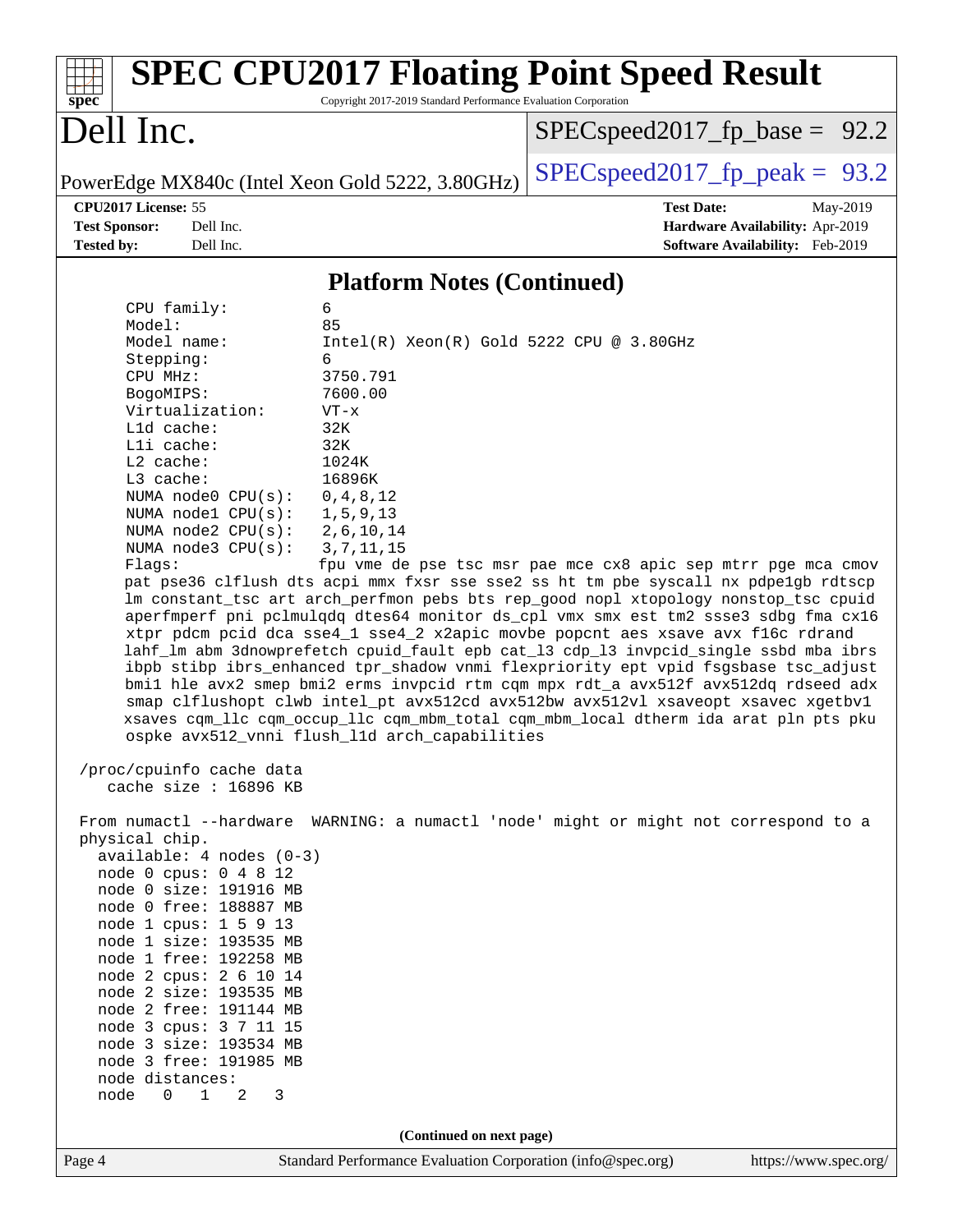| <b>SPEC CPU2017 Floating Point Speed Result</b><br>Copyright 2017-2019 Standard Performance Evaluation Corporation<br>$spec^*$                                                                                                                                                                                                                                                                                                                                                                                                                                                                                                                                                                                                                                                                                                                                                                                                                                                                                                                                                                                                                                                                                                                                                                                                                                                                                                                                                                                                                               |                                                                                                            |
|--------------------------------------------------------------------------------------------------------------------------------------------------------------------------------------------------------------------------------------------------------------------------------------------------------------------------------------------------------------------------------------------------------------------------------------------------------------------------------------------------------------------------------------------------------------------------------------------------------------------------------------------------------------------------------------------------------------------------------------------------------------------------------------------------------------------------------------------------------------------------------------------------------------------------------------------------------------------------------------------------------------------------------------------------------------------------------------------------------------------------------------------------------------------------------------------------------------------------------------------------------------------------------------------------------------------------------------------------------------------------------------------------------------------------------------------------------------------------------------------------------------------------------------------------------------|------------------------------------------------------------------------------------------------------------|
| Dell Inc.                                                                                                                                                                                                                                                                                                                                                                                                                                                                                                                                                                                                                                                                                                                                                                                                                                                                                                                                                                                                                                                                                                                                                                                                                                                                                                                                                                                                                                                                                                                                                    | $SPEC speed2017_f p\_base = 92.2$                                                                          |
| PowerEdge MX840c (Intel Xeon Gold 5222, 3.80GHz)                                                                                                                                                                                                                                                                                                                                                                                                                                                                                                                                                                                                                                                                                                                                                                                                                                                                                                                                                                                                                                                                                                                                                                                                                                                                                                                                                                                                                                                                                                             | $SPEC speed2017_fp\_peak = 93.2$                                                                           |
| CPU2017 License: 55<br><b>Test Sponsor:</b><br>Dell Inc.<br><b>Tested by:</b><br>Dell Inc.                                                                                                                                                                                                                                                                                                                                                                                                                                                                                                                                                                                                                                                                                                                                                                                                                                                                                                                                                                                                                                                                                                                                                                                                                                                                                                                                                                                                                                                                   | <b>Test Date:</b><br>May-2019<br>Hardware Availability: Apr-2019<br><b>Software Availability:</b> Feb-2019 |
| <b>Platform Notes (Continued)</b>                                                                                                                                                                                                                                                                                                                                                                                                                                                                                                                                                                                                                                                                                                                                                                                                                                                                                                                                                                                                                                                                                                                                                                                                                                                                                                                                                                                                                                                                                                                            |                                                                                                            |
| 0 :<br>10<br>31<br>21<br>21<br>1:<br>21<br>21<br>10<br>31<br>31<br>2:<br>21<br>10<br>- 21<br>3:<br>21<br>21<br>31<br>10<br>From /proc/meminfo<br>MemTotal:<br>791061792 kB<br>HugePages_Total:<br>0<br>Hugepagesize:<br>2048 kB<br>/usr/bin/lsb_release -d<br>Ubuntu 18.04.2 LTS<br>From /etc/*release* /etc/*version*<br>debian_version: buster/sid<br>os-release:<br>NAME="Ubuntu"<br>VERSION="18.04.2 LTS (Bionic Beaver)"<br>ID=ubuntu<br>ID_LIKE=debian<br>PRETTY_NAME="Ubuntu 18.04.2 LTS"<br>VERSION ID="18.04"<br>HOME_URL="https://www.ubuntu.com/"<br>SUPPORT_URL="https://help.ubuntu.com/"<br>uname $-a$ :<br>Linux intel-sut 4.15.0-45-generic #48-Ubuntu SMP Tue Jan 29 16:28:13 UTC 2019 x86_64<br>x86_64 x86_64 GNU/Linux<br>Kernel self-reported vulnerability status:<br>Not affected<br>CVE-2017-5754 (Meltdown):<br>CVE-2017-5753 (Spectre variant 1): Mitigation: __user pointer sanitization<br>CVE-2017-5715 (Spectre variant 2): Mitigation: Enhanced IBRS, IBPB<br>run-level 3 May 17 23:31<br>SPEC is set to: /home/cpu2017<br>Filesystem<br>Type Size Used Avail Use% Mounted on<br>/dev/sda2<br>ext4 439G<br>25G 392G<br>$6\%$ /<br>Additional information from dmidecode follows. WARNING: Use caution when you interpret<br>this section. The 'dmidecode' program reads system data which is "intended to allow<br>hardware to be accurately determined", but the intent may not be met, as there are<br>frequent changes to hardware, firmware, and the "DMTF SMBIOS" standard.<br>BIOS Dell Inc. 2.2.1 02/19/2019<br>Memory: |                                                                                                            |
| (Continued on next page)                                                                                                                                                                                                                                                                                                                                                                                                                                                                                                                                                                                                                                                                                                                                                                                                                                                                                                                                                                                                                                                                                                                                                                                                                                                                                                                                                                                                                                                                                                                                     |                                                                                                            |
| Page 5<br>Standard Performance Evaluation Corporation (info@spec.org)                                                                                                                                                                                                                                                                                                                                                                                                                                                                                                                                                                                                                                                                                                                                                                                                                                                                                                                                                                                                                                                                                                                                                                                                                                                                                                                                                                                                                                                                                        | https://www.spec.org/                                                                                      |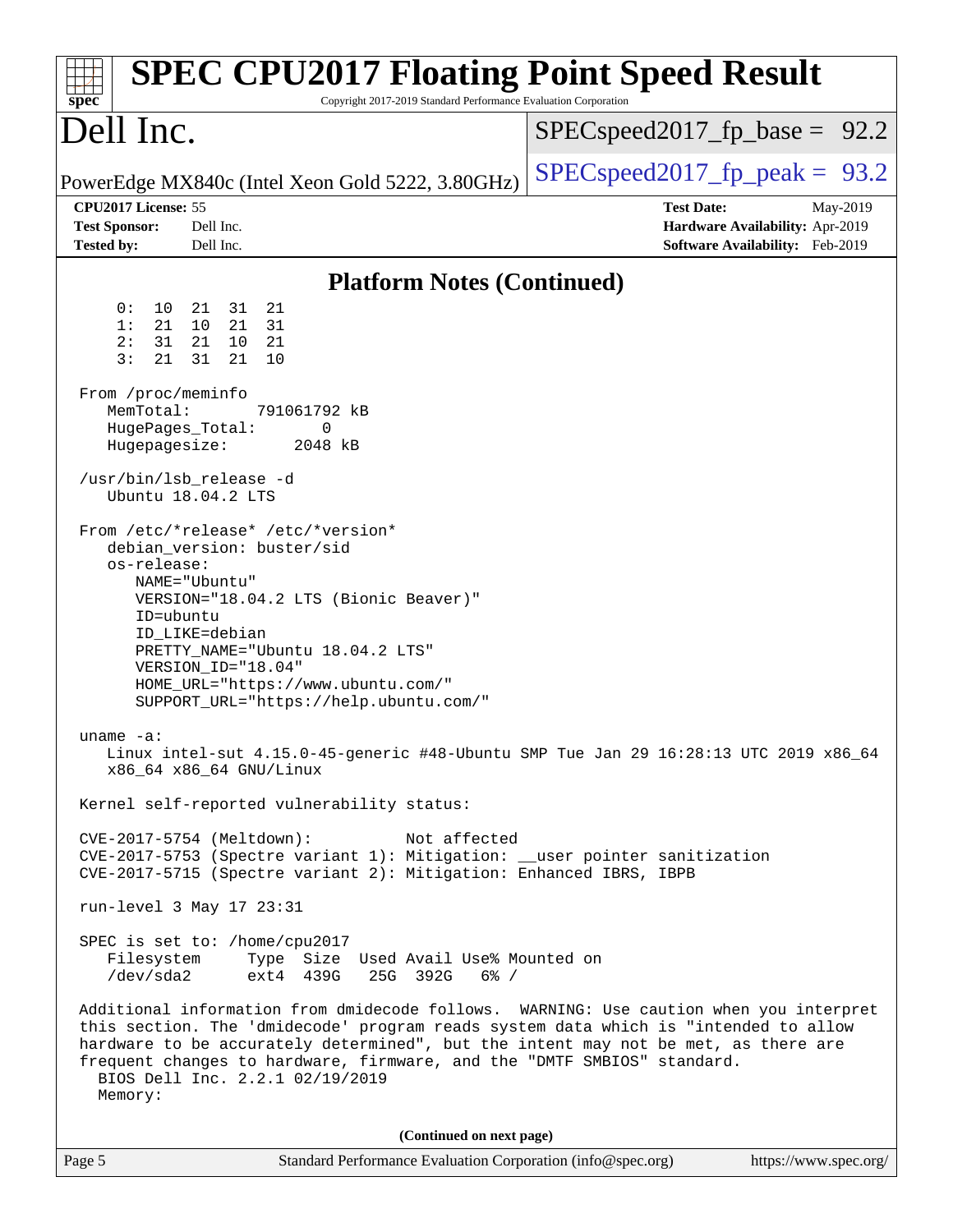# **[spec](http://www.spec.org/)**

# **[SPEC CPU2017 Floating Point Speed Result](http://www.spec.org/auto/cpu2017/Docs/result-fields.html#SPECCPU2017FloatingPointSpeedResult)**

Copyright 2017-2019 Standard Performance Evaluation Corporation

## Dell Inc.

 $SPECspeed2017_fp\_base = 92.2$ 

PowerEdge MX840c (Intel Xeon Gold 5222, 3.80GHz)  $\left|$  [SPECspeed2017\\_fp\\_peak =](http://www.spec.org/auto/cpu2017/Docs/result-fields.html#SPECspeed2017fppeak) 93.2

**[CPU2017 License:](http://www.spec.org/auto/cpu2017/Docs/result-fields.html#CPU2017License)** 55 **[Test Date:](http://www.spec.org/auto/cpu2017/Docs/result-fields.html#TestDate)** May-2019 **[Test Sponsor:](http://www.spec.org/auto/cpu2017/Docs/result-fields.html#TestSponsor)** Dell Inc. **[Hardware Availability:](http://www.spec.org/auto/cpu2017/Docs/result-fields.html#HardwareAvailability)** Apr-2019 **[Tested by:](http://www.spec.org/auto/cpu2017/Docs/result-fields.html#Testedby)** Dell Inc. **[Software Availability:](http://www.spec.org/auto/cpu2017/Docs/result-fields.html#SoftwareAvailability)** Feb-2019

#### **[Platform Notes \(Continued\)](http://www.spec.org/auto/cpu2017/Docs/result-fields.html#PlatformNotes)**

 26x 002C00B3002C 18ASF2G72PDZ-2G6D1 16 GB 2 rank 2666 2x 00AD00B300AD HMA82GR7AFR8N-VK 16 GB 2 rank 2666 1x 00AD063200AD HMA82GR7AFR8N-VK 16 GB 2 rank 2666 19x 00CE063200CE M393A2K43BB1-CTD 16 GB 2 rank 2666

(End of data from sysinfo program)

#### **[Compiler Version Notes](http://www.spec.org/auto/cpu2017/Docs/result-fields.html#CompilerVersionNotes)**

============================================================================== CC 619.lbm\_s(base, peak) 638.imagick\_s(base, peak) 644.nab\_s(base, peak) ------------------------------------------------------------------------------ Intel(R) C Intel(R) 64 Compiler for applications running on Intel(R) 64, Version 19.0.1.144 Build 20181018 Copyright (C) 1985-2018 Intel Corporation. All rights reserved. ------------------------------------------------------------------------------ ============================================================================== FC 607.cactuBSSN s(base, peak) ------------------------------------------------------------------------------ Intel(R) C++ Intel(R) 64 Compiler for applications running on Intel(R) 64, Version 19.0.1.144 Build 20181018 Copyright (C) 1985-2018 Intel Corporation. All rights reserved. Intel(R) C Intel(R) 64 Compiler for applications running on Intel(R)  $64$ , Version 19.0.1.144 Build 20181018 Copyright (C) 1985-2018 Intel Corporation. All rights reserved. Intel(R) Fortran Intel(R) 64 Compiler for applications running on Intel(R) 64, Version 19.0.1.144 Build 20181018 Copyright (C) 1985-2018 Intel Corporation. All rights reserved. ------------------------------------------------------------------------------ ============================================================================== FC 603.bwaves\_s(base) 649.fotonik3d\_s(base) 654.roms\_s(base, peak) ------------------------------------------------------------------------------ Intel(R) Fortran Intel(R) 64 Compiler for applications running on Intel(R) 64, Version 19.0.1.144 Build 20181018 Copyright (C) 1985-2018 Intel Corporation. All rights reserved. ------------------------------------------------------------------------------ ============================================================================== FC 603.bwaves\_s(peak) 649.fotonik3d\_s(peak) ------------------------------------------------------------------------------ Intel(R) Fortran Intel(R) 64 Compiler for applications running on Intel(R) 64, Version 19.0.1.144 Build 20181018 Copyright (C) 1985-2018 Intel Corporation. All rights reserved. ------------------------------------------------------------------------------ **(Continued on next page)**

| Page 6 | Standard Performance Evaluation Corporation (info@spec.org) |  | https://www.spec.org/ |
|--------|-------------------------------------------------------------|--|-----------------------|
|--------|-------------------------------------------------------------|--|-----------------------|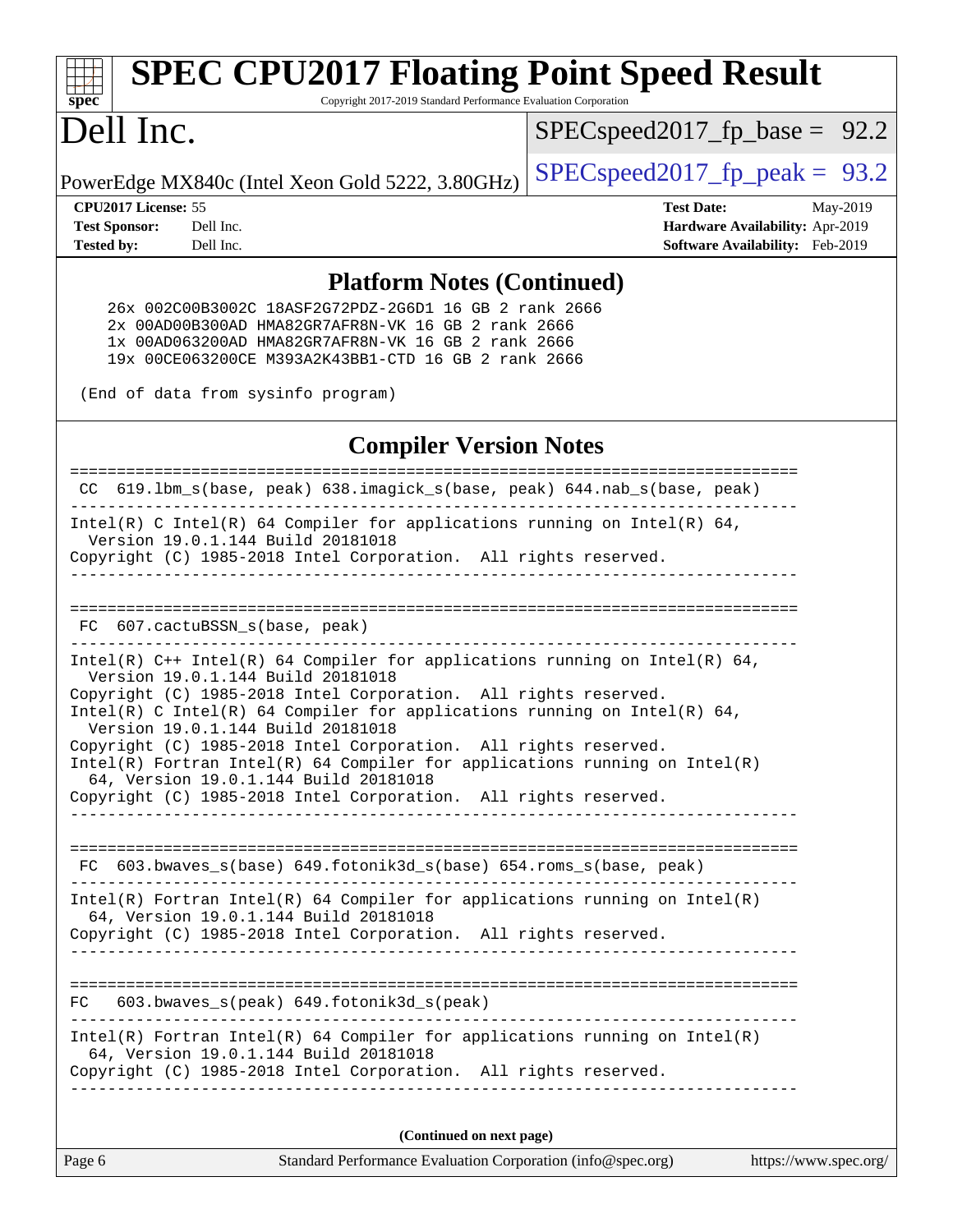| <b>SPEC CPU2017 Floating Point Speed Result</b><br>Spec<br>Copyright 2017-2019 Standard Performance Evaluation Corporation                                                                                                                                                                                                                                                                                                                 |                                                                                                     |  |  |  |  |  |
|--------------------------------------------------------------------------------------------------------------------------------------------------------------------------------------------------------------------------------------------------------------------------------------------------------------------------------------------------------------------------------------------------------------------------------------------|-----------------------------------------------------------------------------------------------------|--|--|--|--|--|
| Dell Inc.                                                                                                                                                                                                                                                                                                                                                                                                                                  | $SPEC speed2017_f p\_base = 92.2$                                                                   |  |  |  |  |  |
| PowerEdge MX840c (Intel Xeon Gold 5222, 3.80GHz)                                                                                                                                                                                                                                                                                                                                                                                           | $SPEC speed2017_fp\_peak = 93.2$                                                                    |  |  |  |  |  |
| CPU <sub>2017</sub> License: 55<br><b>Test Sponsor:</b><br>Dell Inc.<br><b>Tested by:</b><br>Dell Inc.                                                                                                                                                                                                                                                                                                                                     | <b>Test Date:</b><br>May-2019<br>Hardware Availability: Apr-2019<br>Software Availability: Feb-2019 |  |  |  |  |  |
| <b>Compiler Version Notes (Continued)</b>                                                                                                                                                                                                                                                                                                                                                                                                  |                                                                                                     |  |  |  |  |  |
| CC 621.wrf_s(base) 627.cam4_s(base, peak) 628.pop2_s(base)<br>$Intel(R)$ Fortran Intel(R) 64 Compiler for applications running on Intel(R)<br>64, Version 19.0.1.144 Build 20181018<br>Copyright (C) 1985-2018 Intel Corporation. All rights reserved.<br>Intel(R) C Intel(R) 64 Compiler for applications running on Intel(R) 64,<br>Version 19.0.1.144 Build 20181018<br>Copyright (C) 1985-2018 Intel Corporation. All rights reserved. |                                                                                                     |  |  |  |  |  |
| $621.wrf_s(peak)$ $628.pop2_s(peak)$<br>CC.<br>$Intel(R)$ Fortran Intel(R) 64 Compiler for applications running on Intel(R)<br>64, Version 19.0.1.144 Build 20181018                                                                                                                                                                                                                                                                       |                                                                                                     |  |  |  |  |  |
| Copyright (C) 1985-2018 Intel Corporation. All rights reserved.<br>Intel(R) C Intel(R) 64 Compiler for applications running on Intel(R) 64,<br>Version 19.0.1.144 Build 20181018<br>Copyright (C) 1985-2018 Intel Corporation. All rights reserved.                                                                                                                                                                                        |                                                                                                     |  |  |  |  |  |

## **[Base Compiler Invocation](http://www.spec.org/auto/cpu2017/Docs/result-fields.html#BaseCompilerInvocation)**

------------------------------------------------------------------------------

[C benchmarks](http://www.spec.org/auto/cpu2017/Docs/result-fields.html#Cbenchmarks): [icc -m64 -std=c11](http://www.spec.org/cpu2017/results/res2019q3/cpu2017-20190624-15396.flags.html#user_CCbase_intel_icc_64bit_c11_33ee0cdaae7deeeab2a9725423ba97205ce30f63b9926c2519791662299b76a0318f32ddfffdc46587804de3178b4f9328c46fa7c2b0cd779d7a61945c91cd35)

[Fortran benchmarks](http://www.spec.org/auto/cpu2017/Docs/result-fields.html#Fortranbenchmarks): [ifort -m64](http://www.spec.org/cpu2017/results/res2019q3/cpu2017-20190624-15396.flags.html#user_FCbase_intel_ifort_64bit_24f2bb282fbaeffd6157abe4f878425411749daecae9a33200eee2bee2fe76f3b89351d69a8130dd5949958ce389cf37ff59a95e7a40d588e8d3a57e0c3fd751)

[Benchmarks using both Fortran and C](http://www.spec.org/auto/cpu2017/Docs/result-fields.html#BenchmarksusingbothFortranandC): [ifort -m64](http://www.spec.org/cpu2017/results/res2019q3/cpu2017-20190624-15396.flags.html#user_CC_FCbase_intel_ifort_64bit_24f2bb282fbaeffd6157abe4f878425411749daecae9a33200eee2bee2fe76f3b89351d69a8130dd5949958ce389cf37ff59a95e7a40d588e8d3a57e0c3fd751) [icc -m64 -std=c11](http://www.spec.org/cpu2017/results/res2019q3/cpu2017-20190624-15396.flags.html#user_CC_FCbase_intel_icc_64bit_c11_33ee0cdaae7deeeab2a9725423ba97205ce30f63b9926c2519791662299b76a0318f32ddfffdc46587804de3178b4f9328c46fa7c2b0cd779d7a61945c91cd35)

[Benchmarks using Fortran, C, and C++:](http://www.spec.org/auto/cpu2017/Docs/result-fields.html#BenchmarksusingFortranCandCXX) [icpc -m64](http://www.spec.org/cpu2017/results/res2019q3/cpu2017-20190624-15396.flags.html#user_CC_CXX_FCbase_intel_icpc_64bit_4ecb2543ae3f1412ef961e0650ca070fec7b7afdcd6ed48761b84423119d1bf6bdf5cad15b44d48e7256388bc77273b966e5eb805aefd121eb22e9299b2ec9d9) [icc -m64 -std=c11](http://www.spec.org/cpu2017/results/res2019q3/cpu2017-20190624-15396.flags.html#user_CC_CXX_FCbase_intel_icc_64bit_c11_33ee0cdaae7deeeab2a9725423ba97205ce30f63b9926c2519791662299b76a0318f32ddfffdc46587804de3178b4f9328c46fa7c2b0cd779d7a61945c91cd35) [ifort -m64](http://www.spec.org/cpu2017/results/res2019q3/cpu2017-20190624-15396.flags.html#user_CC_CXX_FCbase_intel_ifort_64bit_24f2bb282fbaeffd6157abe4f878425411749daecae9a33200eee2bee2fe76f3b89351d69a8130dd5949958ce389cf37ff59a95e7a40d588e8d3a57e0c3fd751)

## **[Base Portability Flags](http://www.spec.org/auto/cpu2017/Docs/result-fields.html#BasePortabilityFlags)**

 603.bwaves\_s: [-DSPEC\\_LP64](http://www.spec.org/cpu2017/results/res2019q3/cpu2017-20190624-15396.flags.html#suite_basePORTABILITY603_bwaves_s_DSPEC_LP64) 607.cactuBSSN\_s: [-DSPEC\\_LP64](http://www.spec.org/cpu2017/results/res2019q3/cpu2017-20190624-15396.flags.html#suite_basePORTABILITY607_cactuBSSN_s_DSPEC_LP64) 619.lbm\_s: [-DSPEC\\_LP64](http://www.spec.org/cpu2017/results/res2019q3/cpu2017-20190624-15396.flags.html#suite_basePORTABILITY619_lbm_s_DSPEC_LP64) 621.wrf\_s: [-DSPEC\\_LP64](http://www.spec.org/cpu2017/results/res2019q3/cpu2017-20190624-15396.flags.html#suite_basePORTABILITY621_wrf_s_DSPEC_LP64) [-DSPEC\\_CASE\\_FLAG](http://www.spec.org/cpu2017/results/res2019q3/cpu2017-20190624-15396.flags.html#b621.wrf_s_baseCPORTABILITY_DSPEC_CASE_FLAG) [-convert big\\_endian](http://www.spec.org/cpu2017/results/res2019q3/cpu2017-20190624-15396.flags.html#user_baseFPORTABILITY621_wrf_s_convert_big_endian_c3194028bc08c63ac5d04de18c48ce6d347e4e562e8892b8bdbdc0214820426deb8554edfa529a3fb25a586e65a3d812c835984020483e7e73212c4d31a38223)

**(Continued on next page)**

Page 7 Standard Performance Evaluation Corporation [\(info@spec.org\)](mailto:info@spec.org) <https://www.spec.org/>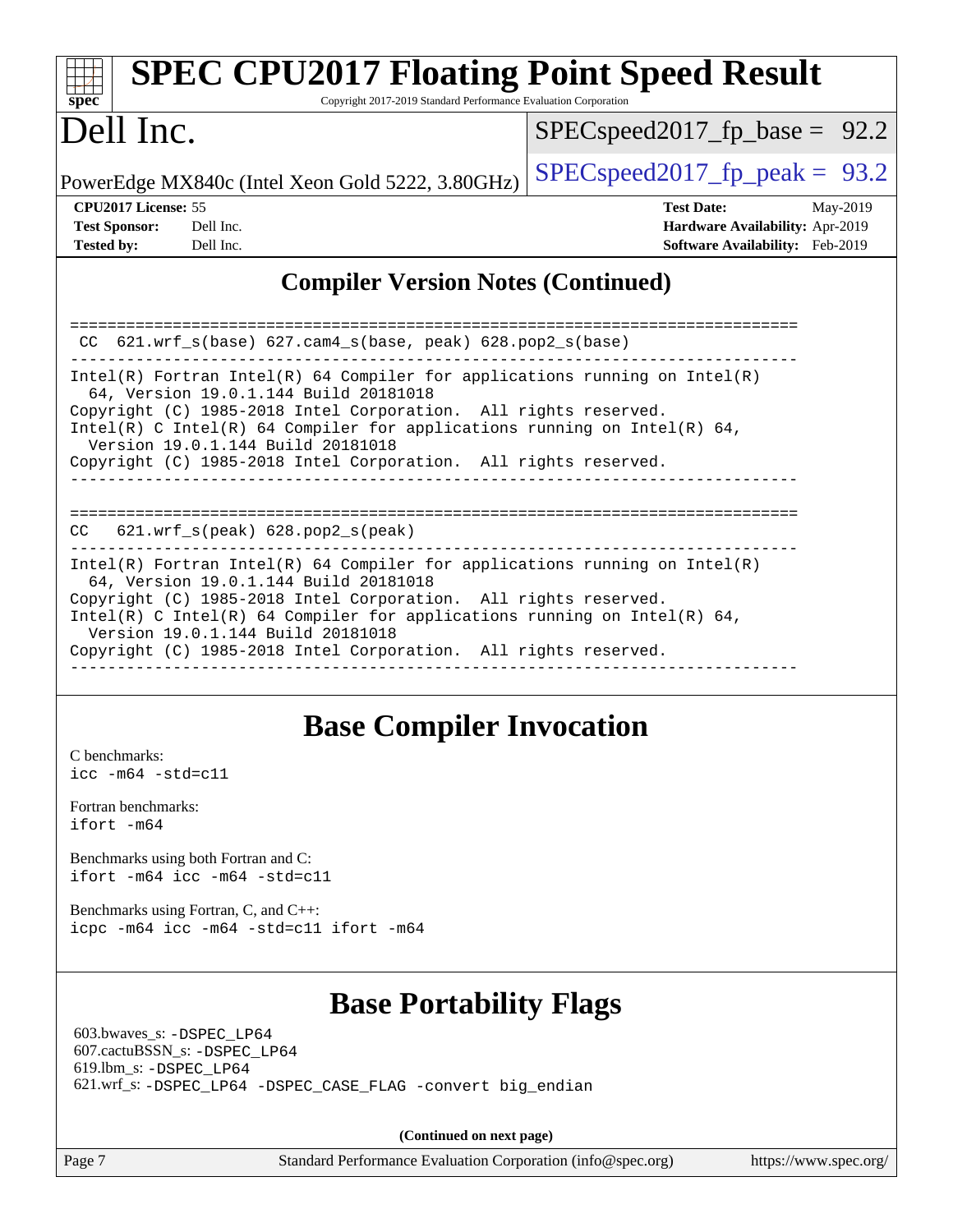# **[spec](http://www.spec.org/)**

# **[SPEC CPU2017 Floating Point Speed Result](http://www.spec.org/auto/cpu2017/Docs/result-fields.html#SPECCPU2017FloatingPointSpeedResult)**

Copyright 2017-2019 Standard Performance Evaluation Corporation

## Dell Inc.

 $SPECspeed2017_fp\_base = 92.2$ 

PowerEdge MX840c (Intel Xeon Gold 5222, 3.80GHz)  $\left|$  [SPECspeed2017\\_fp\\_peak =](http://www.spec.org/auto/cpu2017/Docs/result-fields.html#SPECspeed2017fppeak) 93.2

**[CPU2017 License:](http://www.spec.org/auto/cpu2017/Docs/result-fields.html#CPU2017License)** 55 **[Test Date:](http://www.spec.org/auto/cpu2017/Docs/result-fields.html#TestDate)** May-2019 **[Test Sponsor:](http://www.spec.org/auto/cpu2017/Docs/result-fields.html#TestSponsor)** Dell Inc. **[Hardware Availability:](http://www.spec.org/auto/cpu2017/Docs/result-fields.html#HardwareAvailability)** Apr-2019 **[Tested by:](http://www.spec.org/auto/cpu2017/Docs/result-fields.html#Testedby)** Dell Inc. **[Software Availability:](http://www.spec.org/auto/cpu2017/Docs/result-fields.html#SoftwareAvailability)** Feb-2019

## **[Base Portability Flags \(Continued\)](http://www.spec.org/auto/cpu2017/Docs/result-fields.html#BasePortabilityFlags)**

 627.cam4\_s: [-DSPEC\\_LP64](http://www.spec.org/cpu2017/results/res2019q3/cpu2017-20190624-15396.flags.html#suite_basePORTABILITY627_cam4_s_DSPEC_LP64) [-DSPEC\\_CASE\\_FLAG](http://www.spec.org/cpu2017/results/res2019q3/cpu2017-20190624-15396.flags.html#b627.cam4_s_baseCPORTABILITY_DSPEC_CASE_FLAG) 628.pop2\_s: [-DSPEC\\_LP64](http://www.spec.org/cpu2017/results/res2019q3/cpu2017-20190624-15396.flags.html#suite_basePORTABILITY628_pop2_s_DSPEC_LP64) [-DSPEC\\_CASE\\_FLAG](http://www.spec.org/cpu2017/results/res2019q3/cpu2017-20190624-15396.flags.html#b628.pop2_s_baseCPORTABILITY_DSPEC_CASE_FLAG) [-convert big\\_endian](http://www.spec.org/cpu2017/results/res2019q3/cpu2017-20190624-15396.flags.html#user_baseFPORTABILITY628_pop2_s_convert_big_endian_c3194028bc08c63ac5d04de18c48ce6d347e4e562e8892b8bdbdc0214820426deb8554edfa529a3fb25a586e65a3d812c835984020483e7e73212c4d31a38223) [-assume byterecl](http://www.spec.org/cpu2017/results/res2019q3/cpu2017-20190624-15396.flags.html#user_baseFPORTABILITY628_pop2_s_assume_byterecl_7e47d18b9513cf18525430bbf0f2177aa9bf368bc7a059c09b2c06a34b53bd3447c950d3f8d6c70e3faf3a05c8557d66a5798b567902e8849adc142926523472) 638.imagick\_s: [-DSPEC\\_LP64](http://www.spec.org/cpu2017/results/res2019q3/cpu2017-20190624-15396.flags.html#suite_basePORTABILITY638_imagick_s_DSPEC_LP64) 644.nab\_s: [-DSPEC\\_LP64](http://www.spec.org/cpu2017/results/res2019q3/cpu2017-20190624-15396.flags.html#suite_basePORTABILITY644_nab_s_DSPEC_LP64) 649.fotonik3d\_s: [-DSPEC\\_LP64](http://www.spec.org/cpu2017/results/res2019q3/cpu2017-20190624-15396.flags.html#suite_basePORTABILITY649_fotonik3d_s_DSPEC_LP64) 654.roms\_s: [-DSPEC\\_LP64](http://www.spec.org/cpu2017/results/res2019q3/cpu2017-20190624-15396.flags.html#suite_basePORTABILITY654_roms_s_DSPEC_LP64)

## **[Base Optimization Flags](http://www.spec.org/auto/cpu2017/Docs/result-fields.html#BaseOptimizationFlags)**

[C benchmarks](http://www.spec.org/auto/cpu2017/Docs/result-fields.html#Cbenchmarks):

[-xCORE-AVX512](http://www.spec.org/cpu2017/results/res2019q3/cpu2017-20190624-15396.flags.html#user_CCbase_f-xCORE-AVX512) [-ipo](http://www.spec.org/cpu2017/results/res2019q3/cpu2017-20190624-15396.flags.html#user_CCbase_f-ipo) [-O3](http://www.spec.org/cpu2017/results/res2019q3/cpu2017-20190624-15396.flags.html#user_CCbase_f-O3) [-no-prec-div](http://www.spec.org/cpu2017/results/res2019q3/cpu2017-20190624-15396.flags.html#user_CCbase_f-no-prec-div) [-qopt-prefetch](http://www.spec.org/cpu2017/results/res2019q3/cpu2017-20190624-15396.flags.html#user_CCbase_f-qopt-prefetch) [-ffinite-math-only](http://www.spec.org/cpu2017/results/res2019q3/cpu2017-20190624-15396.flags.html#user_CCbase_f_finite_math_only_cb91587bd2077682c4b38af759c288ed7c732db004271a9512da14a4f8007909a5f1427ecbf1a0fb78ff2a814402c6114ac565ca162485bbcae155b5e4258871) [-qopt-mem-layout-trans=4](http://www.spec.org/cpu2017/results/res2019q3/cpu2017-20190624-15396.flags.html#user_CCbase_f-qopt-mem-layout-trans_fa39e755916c150a61361b7846f310bcdf6f04e385ef281cadf3647acec3f0ae266d1a1d22d972a7087a248fd4e6ca390a3634700869573d231a252c784941a8) [-qopenmp](http://www.spec.org/cpu2017/results/res2019q3/cpu2017-20190624-15396.flags.html#user_CCbase_qopenmp_16be0c44f24f464004c6784a7acb94aca937f053568ce72f94b139a11c7c168634a55f6653758ddd83bcf7b8463e8028bb0b48b77bcddc6b78d5d95bb1df2967) [-DSPEC\\_OPENMP](http://www.spec.org/cpu2017/results/res2019q3/cpu2017-20190624-15396.flags.html#suite_CCbase_DSPEC_OPENMP)

[Fortran benchmarks](http://www.spec.org/auto/cpu2017/Docs/result-fields.html#Fortranbenchmarks):

[-DSPEC\\_OPENMP](http://www.spec.org/cpu2017/results/res2019q3/cpu2017-20190624-15396.flags.html#suite_FCbase_DSPEC_OPENMP) [-xCORE-AVX512](http://www.spec.org/cpu2017/results/res2019q3/cpu2017-20190624-15396.flags.html#user_FCbase_f-xCORE-AVX512) [-ipo](http://www.spec.org/cpu2017/results/res2019q3/cpu2017-20190624-15396.flags.html#user_FCbase_f-ipo) [-O3](http://www.spec.org/cpu2017/results/res2019q3/cpu2017-20190624-15396.flags.html#user_FCbase_f-O3) [-no-prec-div](http://www.spec.org/cpu2017/results/res2019q3/cpu2017-20190624-15396.flags.html#user_FCbase_f-no-prec-div) [-qopt-prefetch](http://www.spec.org/cpu2017/results/res2019q3/cpu2017-20190624-15396.flags.html#user_FCbase_f-qopt-prefetch) [-ffinite-math-only](http://www.spec.org/cpu2017/results/res2019q3/cpu2017-20190624-15396.flags.html#user_FCbase_f_finite_math_only_cb91587bd2077682c4b38af759c288ed7c732db004271a9512da14a4f8007909a5f1427ecbf1a0fb78ff2a814402c6114ac565ca162485bbcae155b5e4258871) [-qopt-mem-layout-trans=4](http://www.spec.org/cpu2017/results/res2019q3/cpu2017-20190624-15396.flags.html#user_FCbase_f-qopt-mem-layout-trans_fa39e755916c150a61361b7846f310bcdf6f04e385ef281cadf3647acec3f0ae266d1a1d22d972a7087a248fd4e6ca390a3634700869573d231a252c784941a8) [-qopenmp](http://www.spec.org/cpu2017/results/res2019q3/cpu2017-20190624-15396.flags.html#user_FCbase_qopenmp_16be0c44f24f464004c6784a7acb94aca937f053568ce72f94b139a11c7c168634a55f6653758ddd83bcf7b8463e8028bb0b48b77bcddc6b78d5d95bb1df2967) [-nostandard-realloc-lhs](http://www.spec.org/cpu2017/results/res2019q3/cpu2017-20190624-15396.flags.html#user_FCbase_f_2003_std_realloc_82b4557e90729c0f113870c07e44d33d6f5a304b4f63d4c15d2d0f1fab99f5daaed73bdb9275d9ae411527f28b936061aa8b9c8f2d63842963b95c9dd6426b8a)

[Benchmarks using both Fortran and C](http://www.spec.org/auto/cpu2017/Docs/result-fields.html#BenchmarksusingbothFortranandC): [-xCORE-AVX512](http://www.spec.org/cpu2017/results/res2019q3/cpu2017-20190624-15396.flags.html#user_CC_FCbase_f-xCORE-AVX512) [-ipo](http://www.spec.org/cpu2017/results/res2019q3/cpu2017-20190624-15396.flags.html#user_CC_FCbase_f-ipo) [-O3](http://www.spec.org/cpu2017/results/res2019q3/cpu2017-20190624-15396.flags.html#user_CC_FCbase_f-O3) [-no-prec-div](http://www.spec.org/cpu2017/results/res2019q3/cpu2017-20190624-15396.flags.html#user_CC_FCbase_f-no-prec-div) [-qopt-prefetch](http://www.spec.org/cpu2017/results/res2019q3/cpu2017-20190624-15396.flags.html#user_CC_FCbase_f-qopt-prefetch)

[-ffinite-math-only](http://www.spec.org/cpu2017/results/res2019q3/cpu2017-20190624-15396.flags.html#user_CC_FCbase_f_finite_math_only_cb91587bd2077682c4b38af759c288ed7c732db004271a9512da14a4f8007909a5f1427ecbf1a0fb78ff2a814402c6114ac565ca162485bbcae155b5e4258871) [-qopt-mem-layout-trans=4](http://www.spec.org/cpu2017/results/res2019q3/cpu2017-20190624-15396.flags.html#user_CC_FCbase_f-qopt-mem-layout-trans_fa39e755916c150a61361b7846f310bcdf6f04e385ef281cadf3647acec3f0ae266d1a1d22d972a7087a248fd4e6ca390a3634700869573d231a252c784941a8) [-qopenmp](http://www.spec.org/cpu2017/results/res2019q3/cpu2017-20190624-15396.flags.html#user_CC_FCbase_qopenmp_16be0c44f24f464004c6784a7acb94aca937f053568ce72f94b139a11c7c168634a55f6653758ddd83bcf7b8463e8028bb0b48b77bcddc6b78d5d95bb1df2967) [-DSPEC\\_OPENMP](http://www.spec.org/cpu2017/results/res2019q3/cpu2017-20190624-15396.flags.html#suite_CC_FCbase_DSPEC_OPENMP) [-nostandard-realloc-lhs](http://www.spec.org/cpu2017/results/res2019q3/cpu2017-20190624-15396.flags.html#user_CC_FCbase_f_2003_std_realloc_82b4557e90729c0f113870c07e44d33d6f5a304b4f63d4c15d2d0f1fab99f5daaed73bdb9275d9ae411527f28b936061aa8b9c8f2d63842963b95c9dd6426b8a)

[Benchmarks using Fortran, C, and C++:](http://www.spec.org/auto/cpu2017/Docs/result-fields.html#BenchmarksusingFortranCandCXX) [-xCORE-AVX512](http://www.spec.org/cpu2017/results/res2019q3/cpu2017-20190624-15396.flags.html#user_CC_CXX_FCbase_f-xCORE-AVX512) [-ipo](http://www.spec.org/cpu2017/results/res2019q3/cpu2017-20190624-15396.flags.html#user_CC_CXX_FCbase_f-ipo) [-O3](http://www.spec.org/cpu2017/results/res2019q3/cpu2017-20190624-15396.flags.html#user_CC_CXX_FCbase_f-O3) [-no-prec-div](http://www.spec.org/cpu2017/results/res2019q3/cpu2017-20190624-15396.flags.html#user_CC_CXX_FCbase_f-no-prec-div) [-qopt-prefetch](http://www.spec.org/cpu2017/results/res2019q3/cpu2017-20190624-15396.flags.html#user_CC_CXX_FCbase_f-qopt-prefetch) [-ffinite-math-only](http://www.spec.org/cpu2017/results/res2019q3/cpu2017-20190624-15396.flags.html#user_CC_CXX_FCbase_f_finite_math_only_cb91587bd2077682c4b38af759c288ed7c732db004271a9512da14a4f8007909a5f1427ecbf1a0fb78ff2a814402c6114ac565ca162485bbcae155b5e4258871) [-qopt-mem-layout-trans=4](http://www.spec.org/cpu2017/results/res2019q3/cpu2017-20190624-15396.flags.html#user_CC_CXX_FCbase_f-qopt-mem-layout-trans_fa39e755916c150a61361b7846f310bcdf6f04e385ef281cadf3647acec3f0ae266d1a1d22d972a7087a248fd4e6ca390a3634700869573d231a252c784941a8) [-qopenmp](http://www.spec.org/cpu2017/results/res2019q3/cpu2017-20190624-15396.flags.html#user_CC_CXX_FCbase_qopenmp_16be0c44f24f464004c6784a7acb94aca937f053568ce72f94b139a11c7c168634a55f6653758ddd83bcf7b8463e8028bb0b48b77bcddc6b78d5d95bb1df2967) [-DSPEC\\_OPENMP](http://www.spec.org/cpu2017/results/res2019q3/cpu2017-20190624-15396.flags.html#suite_CC_CXX_FCbase_DSPEC_OPENMP) [-nostandard-realloc-lhs](http://www.spec.org/cpu2017/results/res2019q3/cpu2017-20190624-15396.flags.html#user_CC_CXX_FCbase_f_2003_std_realloc_82b4557e90729c0f113870c07e44d33d6f5a304b4f63d4c15d2d0f1fab99f5daaed73bdb9275d9ae411527f28b936061aa8b9c8f2d63842963b95c9dd6426b8a)

## **[Peak Compiler Invocation](http://www.spec.org/auto/cpu2017/Docs/result-fields.html#PeakCompilerInvocation)**

[C benchmarks](http://www.spec.org/auto/cpu2017/Docs/result-fields.html#Cbenchmarks): [icc -m64 -std=c11](http://www.spec.org/cpu2017/results/res2019q3/cpu2017-20190624-15396.flags.html#user_CCpeak_intel_icc_64bit_c11_33ee0cdaae7deeeab2a9725423ba97205ce30f63b9926c2519791662299b76a0318f32ddfffdc46587804de3178b4f9328c46fa7c2b0cd779d7a61945c91cd35)

[Fortran benchmarks](http://www.spec.org/auto/cpu2017/Docs/result-fields.html#Fortranbenchmarks): [ifort -m64](http://www.spec.org/cpu2017/results/res2019q3/cpu2017-20190624-15396.flags.html#user_FCpeak_intel_ifort_64bit_24f2bb282fbaeffd6157abe4f878425411749daecae9a33200eee2bee2fe76f3b89351d69a8130dd5949958ce389cf37ff59a95e7a40d588e8d3a57e0c3fd751)

[Benchmarks using both Fortran and C](http://www.spec.org/auto/cpu2017/Docs/result-fields.html#BenchmarksusingbothFortranandC): [ifort -m64](http://www.spec.org/cpu2017/results/res2019q3/cpu2017-20190624-15396.flags.html#user_CC_FCpeak_intel_ifort_64bit_24f2bb282fbaeffd6157abe4f878425411749daecae9a33200eee2bee2fe76f3b89351d69a8130dd5949958ce389cf37ff59a95e7a40d588e8d3a57e0c3fd751) [icc -m64 -std=c11](http://www.spec.org/cpu2017/results/res2019q3/cpu2017-20190624-15396.flags.html#user_CC_FCpeak_intel_icc_64bit_c11_33ee0cdaae7deeeab2a9725423ba97205ce30f63b9926c2519791662299b76a0318f32ddfffdc46587804de3178b4f9328c46fa7c2b0cd779d7a61945c91cd35)

[Benchmarks using Fortran, C, and C++:](http://www.spec.org/auto/cpu2017/Docs/result-fields.html#BenchmarksusingFortranCandCXX) [icpc -m64](http://www.spec.org/cpu2017/results/res2019q3/cpu2017-20190624-15396.flags.html#user_CC_CXX_FCpeak_intel_icpc_64bit_4ecb2543ae3f1412ef961e0650ca070fec7b7afdcd6ed48761b84423119d1bf6bdf5cad15b44d48e7256388bc77273b966e5eb805aefd121eb22e9299b2ec9d9) [icc -m64 -std=c11](http://www.spec.org/cpu2017/results/res2019q3/cpu2017-20190624-15396.flags.html#user_CC_CXX_FCpeak_intel_icc_64bit_c11_33ee0cdaae7deeeab2a9725423ba97205ce30f63b9926c2519791662299b76a0318f32ddfffdc46587804de3178b4f9328c46fa7c2b0cd779d7a61945c91cd35) [ifort -m64](http://www.spec.org/cpu2017/results/res2019q3/cpu2017-20190624-15396.flags.html#user_CC_CXX_FCpeak_intel_ifort_64bit_24f2bb282fbaeffd6157abe4f878425411749daecae9a33200eee2bee2fe76f3b89351d69a8130dd5949958ce389cf37ff59a95e7a40d588e8d3a57e0c3fd751)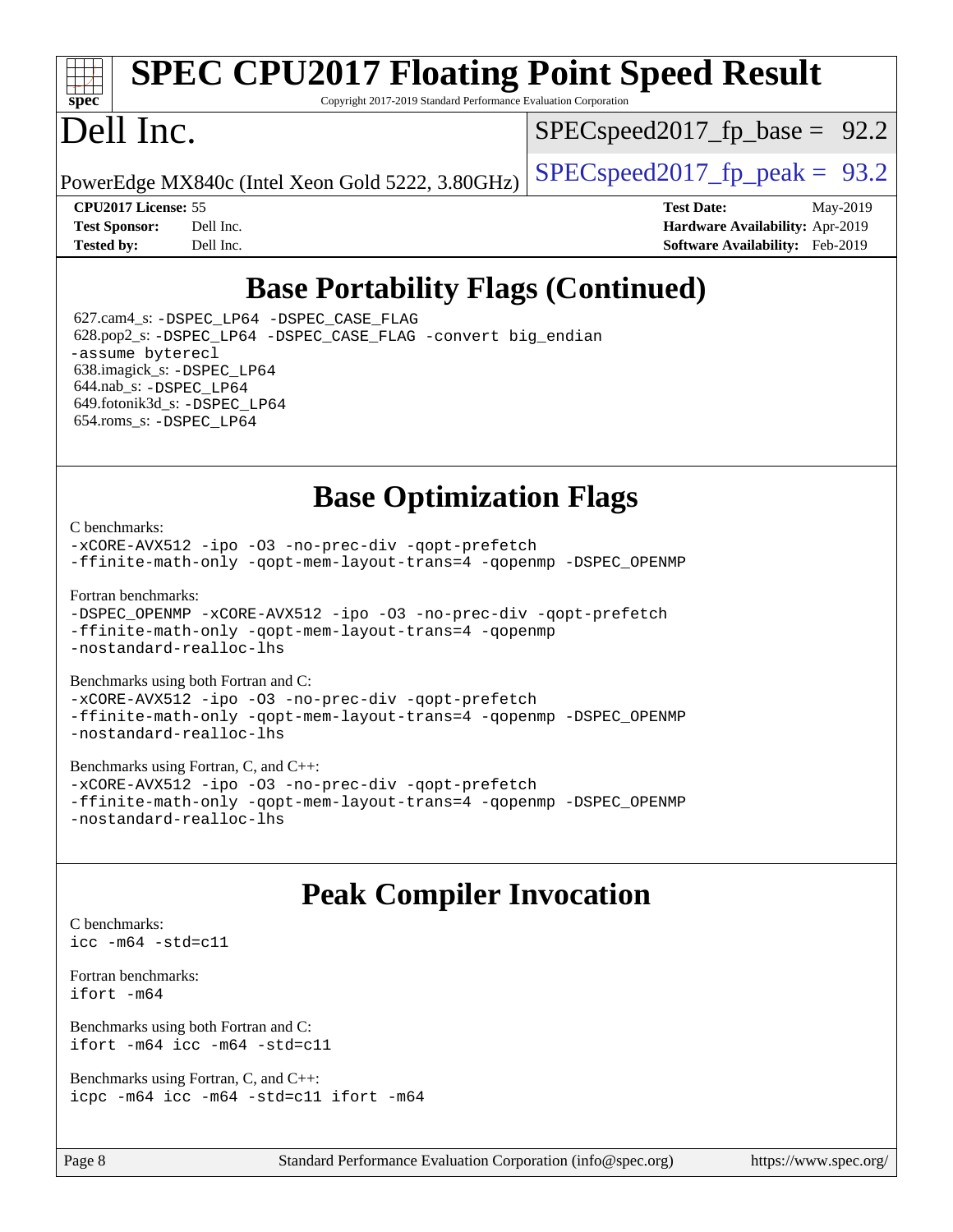#### Page 9 Standard Performance Evaluation Corporation [\(info@spec.org\)](mailto:info@spec.org) <https://www.spec.org/> **[spec](http://www.spec.org/) [SPEC CPU2017 Floating Point Speed Result](http://www.spec.org/auto/cpu2017/Docs/result-fields.html#SPECCPU2017FloatingPointSpeedResult)** Copyright 2017-2019 Standard Performance Evaluation Corporation Dell Inc. PowerEdge MX840c (Intel Xeon Gold 5222, 3.80GHz)  $\left|$  [SPECspeed2017\\_fp\\_peak =](http://www.spec.org/auto/cpu2017/Docs/result-fields.html#SPECspeed2017fppeak) 93.2  $SPECspeed2017_fp\_base = 92.2$ **[CPU2017 License:](http://www.spec.org/auto/cpu2017/Docs/result-fields.html#CPU2017License)** 55 **[Test Date:](http://www.spec.org/auto/cpu2017/Docs/result-fields.html#TestDate)** May-2019 **[Test Sponsor:](http://www.spec.org/auto/cpu2017/Docs/result-fields.html#TestSponsor)** Dell Inc. **[Hardware Availability:](http://www.spec.org/auto/cpu2017/Docs/result-fields.html#HardwareAvailability)** Apr-2019 **[Tested by:](http://www.spec.org/auto/cpu2017/Docs/result-fields.html#Testedby)** Dell Inc. **[Software Availability:](http://www.spec.org/auto/cpu2017/Docs/result-fields.html#SoftwareAvailability)** Feb-2019 **[Peak Portability Flags](http://www.spec.org/auto/cpu2017/Docs/result-fields.html#PeakPortabilityFlags)** Same as Base Portability Flags **[Peak Optimization Flags](http://www.spec.org/auto/cpu2017/Docs/result-fields.html#PeakOptimizationFlags)** [C benchmarks](http://www.spec.org/auto/cpu2017/Docs/result-fields.html#Cbenchmarks): [-xCORE-AVX512](http://www.spec.org/cpu2017/results/res2019q3/cpu2017-20190624-15396.flags.html#user_CCpeak_f-xCORE-AVX512) [-ipo](http://www.spec.org/cpu2017/results/res2019q3/cpu2017-20190624-15396.flags.html#user_CCpeak_f-ipo) [-O3](http://www.spec.org/cpu2017/results/res2019q3/cpu2017-20190624-15396.flags.html#user_CCpeak_f-O3) [-no-prec-div](http://www.spec.org/cpu2017/results/res2019q3/cpu2017-20190624-15396.flags.html#user_CCpeak_f-no-prec-div) [-qopt-prefetch](http://www.spec.org/cpu2017/results/res2019q3/cpu2017-20190624-15396.flags.html#user_CCpeak_f-qopt-prefetch) [-ffinite-math-only](http://www.spec.org/cpu2017/results/res2019q3/cpu2017-20190624-15396.flags.html#user_CCpeak_f_finite_math_only_cb91587bd2077682c4b38af759c288ed7c732db004271a9512da14a4f8007909a5f1427ecbf1a0fb78ff2a814402c6114ac565ca162485bbcae155b5e4258871) [-qopt-mem-layout-trans=4](http://www.spec.org/cpu2017/results/res2019q3/cpu2017-20190624-15396.flags.html#user_CCpeak_f-qopt-mem-layout-trans_fa39e755916c150a61361b7846f310bcdf6f04e385ef281cadf3647acec3f0ae266d1a1d22d972a7087a248fd4e6ca390a3634700869573d231a252c784941a8) [-qopenmp](http://www.spec.org/cpu2017/results/res2019q3/cpu2017-20190624-15396.flags.html#user_CCpeak_qopenmp_16be0c44f24f464004c6784a7acb94aca937f053568ce72f94b139a11c7c168634a55f6653758ddd83bcf7b8463e8028bb0b48b77bcddc6b78d5d95bb1df2967) [-DSPEC\\_OPENMP](http://www.spec.org/cpu2017/results/res2019q3/cpu2017-20190624-15396.flags.html#suite_CCpeak_DSPEC_OPENMP) [Fortran benchmarks](http://www.spec.org/auto/cpu2017/Docs/result-fields.html#Fortranbenchmarks): 603.bwaves\_s: [-prof-gen](http://www.spec.org/cpu2017/results/res2019q3/cpu2017-20190624-15396.flags.html#user_peakPASS1_FFLAGSPASS1_LDFLAGS603_bwaves_s_prof_gen_5aa4926d6013ddb2a31985c654b3eb18169fc0c6952a63635c234f711e6e63dd76e94ad52365559451ec499a2cdb89e4dc58ba4c67ef54ca681ffbe1461d6b36)(pass 1) [-prof-use](http://www.spec.org/cpu2017/results/res2019q3/cpu2017-20190624-15396.flags.html#user_peakPASS2_FFLAGSPASS2_LDFLAGS603_bwaves_s_prof_use_1a21ceae95f36a2b53c25747139a6c16ca95bd9def2a207b4f0849963b97e94f5260e30a0c64f4bb623698870e679ca08317ef8150905d41bd88c6f78df73f19)(pass 2) [-DSPEC\\_SUPPRESS\\_OPENMP](http://www.spec.org/cpu2017/results/res2019q3/cpu2017-20190624-15396.flags.html#suite_peakPASS1_FOPTIMIZE603_bwaves_s_DSPEC_SUPPRESS_OPENMP) [-DSPEC\\_OPENMP](http://www.spec.org/cpu2017/results/res2019q3/cpu2017-20190624-15396.flags.html#suite_peakPASS2_FOPTIMIZE603_bwaves_s_DSPEC_OPENMP) [-O2](http://www.spec.org/cpu2017/results/res2019q3/cpu2017-20190624-15396.flags.html#user_peakPASS1_FOPTIMIZE603_bwaves_s_f-O2) [-xCORE-AVX512](http://www.spec.org/cpu2017/results/res2019q3/cpu2017-20190624-15396.flags.html#user_peakPASS2_FOPTIMIZE603_bwaves_s_f-xCORE-AVX512) [-qopt-prefetch](http://www.spec.org/cpu2017/results/res2019q3/cpu2017-20190624-15396.flags.html#user_peakPASS1_FOPTIMIZEPASS2_FOPTIMIZE603_bwaves_s_f-qopt-prefetch) [-ipo](http://www.spec.org/cpu2017/results/res2019q3/cpu2017-20190624-15396.flags.html#user_peakPASS2_FOPTIMIZE603_bwaves_s_f-ipo) [-O3](http://www.spec.org/cpu2017/results/res2019q3/cpu2017-20190624-15396.flags.html#user_peakPASS2_FOPTIMIZE603_bwaves_s_f-O3) [-ffinite-math-only](http://www.spec.org/cpu2017/results/res2019q3/cpu2017-20190624-15396.flags.html#user_peakPASS1_FOPTIMIZEPASS2_FOPTIMIZE603_bwaves_s_f_finite_math_only_cb91587bd2077682c4b38af759c288ed7c732db004271a9512da14a4f8007909a5f1427ecbf1a0fb78ff2a814402c6114ac565ca162485bbcae155b5e4258871) [-no-prec-div](http://www.spec.org/cpu2017/results/res2019q3/cpu2017-20190624-15396.flags.html#user_peakPASS2_FOPTIMIZE603_bwaves_s_f-no-prec-div) [-qopt-mem-layout-trans=4](http://www.spec.org/cpu2017/results/res2019q3/cpu2017-20190624-15396.flags.html#user_peakPASS1_FOPTIMIZEPASS2_FOPTIMIZE603_bwaves_s_f-qopt-mem-layout-trans_fa39e755916c150a61361b7846f310bcdf6f04e385ef281cadf3647acec3f0ae266d1a1d22d972a7087a248fd4e6ca390a3634700869573d231a252c784941a8) [-qopenmp](http://www.spec.org/cpu2017/results/res2019q3/cpu2017-20190624-15396.flags.html#user_peakPASS2_FOPTIMIZE603_bwaves_s_qopenmp_16be0c44f24f464004c6784a7acb94aca937f053568ce72f94b139a11c7c168634a55f6653758ddd83bcf7b8463e8028bb0b48b77bcddc6b78d5d95bb1df2967) [-nostandard-realloc-lhs](http://www.spec.org/cpu2017/results/res2019q3/cpu2017-20190624-15396.flags.html#user_peakEXTRA_FOPTIMIZE603_bwaves_s_f_2003_std_realloc_82b4557e90729c0f113870c07e44d33d6f5a304b4f63d4c15d2d0f1fab99f5daaed73bdb9275d9ae411527f28b936061aa8b9c8f2d63842963b95c9dd6426b8a) 649.fotonik3d\_s: Same as 603.bwaves\_s 654.roms\_s: [-DSPEC\\_OPENMP](http://www.spec.org/cpu2017/results/res2019q3/cpu2017-20190624-15396.flags.html#suite_peakFOPTIMIZE654_roms_s_DSPEC_OPENMP) [-xCORE-AVX512](http://www.spec.org/cpu2017/results/res2019q3/cpu2017-20190624-15396.flags.html#user_peakFOPTIMIZE654_roms_s_f-xCORE-AVX512) [-ipo](http://www.spec.org/cpu2017/results/res2019q3/cpu2017-20190624-15396.flags.html#user_peakFOPTIMIZE654_roms_s_f-ipo) [-O3](http://www.spec.org/cpu2017/results/res2019q3/cpu2017-20190624-15396.flags.html#user_peakFOPTIMIZE654_roms_s_f-O3) [-no-prec-div](http://www.spec.org/cpu2017/results/res2019q3/cpu2017-20190624-15396.flags.html#user_peakFOPTIMIZE654_roms_s_f-no-prec-div) [-qopt-prefetch](http://www.spec.org/cpu2017/results/res2019q3/cpu2017-20190624-15396.flags.html#user_peakFOPTIMIZE654_roms_s_f-qopt-prefetch) [-ffinite-math-only](http://www.spec.org/cpu2017/results/res2019q3/cpu2017-20190624-15396.flags.html#user_peakFOPTIMIZE654_roms_s_f_finite_math_only_cb91587bd2077682c4b38af759c288ed7c732db004271a9512da14a4f8007909a5f1427ecbf1a0fb78ff2a814402c6114ac565ca162485bbcae155b5e4258871) [-qopt-mem-layout-trans=4](http://www.spec.org/cpu2017/results/res2019q3/cpu2017-20190624-15396.flags.html#user_peakFOPTIMIZE654_roms_s_f-qopt-mem-layout-trans_fa39e755916c150a61361b7846f310bcdf6f04e385ef281cadf3647acec3f0ae266d1a1d22d972a7087a248fd4e6ca390a3634700869573d231a252c784941a8) [-qopenmp](http://www.spec.org/cpu2017/results/res2019q3/cpu2017-20190624-15396.flags.html#user_peakFOPTIMIZE654_roms_s_qopenmp_16be0c44f24f464004c6784a7acb94aca937f053568ce72f94b139a11c7c168634a55f6653758ddd83bcf7b8463e8028bb0b48b77bcddc6b78d5d95bb1df2967) [-nostandard-realloc-lhs](http://www.spec.org/cpu2017/results/res2019q3/cpu2017-20190624-15396.flags.html#user_peakEXTRA_FOPTIMIZE654_roms_s_f_2003_std_realloc_82b4557e90729c0f113870c07e44d33d6f5a304b4f63d4c15d2d0f1fab99f5daaed73bdb9275d9ae411527f28b936061aa8b9c8f2d63842963b95c9dd6426b8a) [Benchmarks using both Fortran and C](http://www.spec.org/auto/cpu2017/Docs/result-fields.html#BenchmarksusingbothFortranandC): 621.wrf\_s: [-prof-gen](http://www.spec.org/cpu2017/results/res2019q3/cpu2017-20190624-15396.flags.html#user_peakPASS1_CFLAGSPASS1_FFLAGSPASS1_LDFLAGS621_wrf_s_prof_gen_5aa4926d6013ddb2a31985c654b3eb18169fc0c6952a63635c234f711e6e63dd76e94ad52365559451ec499a2cdb89e4dc58ba4c67ef54ca681ffbe1461d6b36)(pass 1) [-prof-use](http://www.spec.org/cpu2017/results/res2019q3/cpu2017-20190624-15396.flags.html#user_peakPASS2_CFLAGSPASS2_FFLAGSPASS2_LDFLAGS621_wrf_s_prof_use_1a21ceae95f36a2b53c25747139a6c16ca95bd9def2a207b4f0849963b97e94f5260e30a0c64f4bb623698870e679ca08317ef8150905d41bd88c6f78df73f19)(pass 2) [-O2](http://www.spec.org/cpu2017/results/res2019q3/cpu2017-20190624-15396.flags.html#user_peakPASS1_COPTIMIZEPASS1_FOPTIMIZE621_wrf_s_f-O2) [-xCORE-AVX512](http://www.spec.org/cpu2017/results/res2019q3/cpu2017-20190624-15396.flags.html#user_peakPASS2_COPTIMIZEPASS2_FOPTIMIZE621_wrf_s_f-xCORE-AVX512) [-qopt-prefetch](http://www.spec.org/cpu2017/results/res2019q3/cpu2017-20190624-15396.flags.html#user_peakPASS1_COPTIMIZEPASS1_FOPTIMIZEPASS2_COPTIMIZEPASS2_FOPTIMIZE621_wrf_s_f-qopt-prefetch) [-ipo](http://www.spec.org/cpu2017/results/res2019q3/cpu2017-20190624-15396.flags.html#user_peakPASS2_COPTIMIZEPASS2_FOPTIMIZE621_wrf_s_f-ipo) [-O3](http://www.spec.org/cpu2017/results/res2019q3/cpu2017-20190624-15396.flags.html#user_peakPASS2_COPTIMIZEPASS2_FOPTIMIZE621_wrf_s_f-O3) [-ffinite-math-only](http://www.spec.org/cpu2017/results/res2019q3/cpu2017-20190624-15396.flags.html#user_peakPASS1_COPTIMIZEPASS1_FOPTIMIZEPASS2_COPTIMIZEPASS2_FOPTIMIZE621_wrf_s_f_finite_math_only_cb91587bd2077682c4b38af759c288ed7c732db004271a9512da14a4f8007909a5f1427ecbf1a0fb78ff2a814402c6114ac565ca162485bbcae155b5e4258871) [-no-prec-div](http://www.spec.org/cpu2017/results/res2019q3/cpu2017-20190624-15396.flags.html#user_peakPASS2_COPTIMIZEPASS2_FOPTIMIZE621_wrf_s_f-no-prec-div) [-qopt-mem-layout-trans=4](http://www.spec.org/cpu2017/results/res2019q3/cpu2017-20190624-15396.flags.html#user_peakPASS1_COPTIMIZEPASS1_FOPTIMIZEPASS2_COPTIMIZEPASS2_FOPTIMIZE621_wrf_s_f-qopt-mem-layout-trans_fa39e755916c150a61361b7846f310bcdf6f04e385ef281cadf3647acec3f0ae266d1a1d22d972a7087a248fd4e6ca390a3634700869573d231a252c784941a8) [-DSPEC\\_SUPPRESS\\_OPENMP](http://www.spec.org/cpu2017/results/res2019q3/cpu2017-20190624-15396.flags.html#suite_peakPASS1_COPTIMIZEPASS1_FOPTIMIZE621_wrf_s_DSPEC_SUPPRESS_OPENMP) [-qopenmp](http://www.spec.org/cpu2017/results/res2019q3/cpu2017-20190624-15396.flags.html#user_peakPASS2_COPTIMIZEPASS2_FOPTIMIZE621_wrf_s_qopenmp_16be0c44f24f464004c6784a7acb94aca937f053568ce72f94b139a11c7c168634a55f6653758ddd83bcf7b8463e8028bb0b48b77bcddc6b78d5d95bb1df2967) [-DSPEC\\_OPENMP](http://www.spec.org/cpu2017/results/res2019q3/cpu2017-20190624-15396.flags.html#suite_peakPASS2_COPTIMIZEPASS2_FOPTIMIZE621_wrf_s_DSPEC_OPENMP) [-nostandard-realloc-lhs](http://www.spec.org/cpu2017/results/res2019q3/cpu2017-20190624-15396.flags.html#user_peakEXTRA_FOPTIMIZE621_wrf_s_f_2003_std_realloc_82b4557e90729c0f113870c07e44d33d6f5a304b4f63d4c15d2d0f1fab99f5daaed73bdb9275d9ae411527f28b936061aa8b9c8f2d63842963b95c9dd6426b8a) 627.cam4\_s: [-xCORE-AVX512](http://www.spec.org/cpu2017/results/res2019q3/cpu2017-20190624-15396.flags.html#user_peakCOPTIMIZEFOPTIMIZE627_cam4_s_f-xCORE-AVX512) [-ipo](http://www.spec.org/cpu2017/results/res2019q3/cpu2017-20190624-15396.flags.html#user_peakCOPTIMIZEFOPTIMIZE627_cam4_s_f-ipo) [-O3](http://www.spec.org/cpu2017/results/res2019q3/cpu2017-20190624-15396.flags.html#user_peakCOPTIMIZEFOPTIMIZE627_cam4_s_f-O3) [-no-prec-div](http://www.spec.org/cpu2017/results/res2019q3/cpu2017-20190624-15396.flags.html#user_peakCOPTIMIZEFOPTIMIZE627_cam4_s_f-no-prec-div) [-qopt-prefetch](http://www.spec.org/cpu2017/results/res2019q3/cpu2017-20190624-15396.flags.html#user_peakCOPTIMIZEFOPTIMIZE627_cam4_s_f-qopt-prefetch) [-ffinite-math-only](http://www.spec.org/cpu2017/results/res2019q3/cpu2017-20190624-15396.flags.html#user_peakCOPTIMIZEFOPTIMIZE627_cam4_s_f_finite_math_only_cb91587bd2077682c4b38af759c288ed7c732db004271a9512da14a4f8007909a5f1427ecbf1a0fb78ff2a814402c6114ac565ca162485bbcae155b5e4258871) [-qopt-mem-layout-trans=4](http://www.spec.org/cpu2017/results/res2019q3/cpu2017-20190624-15396.flags.html#user_peakCOPTIMIZEFOPTIMIZE627_cam4_s_f-qopt-mem-layout-trans_fa39e755916c150a61361b7846f310bcdf6f04e385ef281cadf3647acec3f0ae266d1a1d22d972a7087a248fd4e6ca390a3634700869573d231a252c784941a8) [-qopenmp](http://www.spec.org/cpu2017/results/res2019q3/cpu2017-20190624-15396.flags.html#user_peakCOPTIMIZEFOPTIMIZE627_cam4_s_qopenmp_16be0c44f24f464004c6784a7acb94aca937f053568ce72f94b139a11c7c168634a55f6653758ddd83bcf7b8463e8028bb0b48b77bcddc6b78d5d95bb1df2967) [-DSPEC\\_OPENMP](http://www.spec.org/cpu2017/results/res2019q3/cpu2017-20190624-15396.flags.html#suite_peakCOPTIMIZEFOPTIMIZE627_cam4_s_DSPEC_OPENMP) [-nostandard-realloc-lhs](http://www.spec.org/cpu2017/results/res2019q3/cpu2017-20190624-15396.flags.html#user_peakEXTRA_FOPTIMIZE627_cam4_s_f_2003_std_realloc_82b4557e90729c0f113870c07e44d33d6f5a304b4f63d4c15d2d0f1fab99f5daaed73bdb9275d9ae411527f28b936061aa8b9c8f2d63842963b95c9dd6426b8a) 628.pop2\_s: Same as 621.wrf\_s [Benchmarks using Fortran, C, and C++:](http://www.spec.org/auto/cpu2017/Docs/result-fields.html#BenchmarksusingFortranCandCXX) [-xCORE-AVX512](http://www.spec.org/cpu2017/results/res2019q3/cpu2017-20190624-15396.flags.html#user_CC_CXX_FCpeak_f-xCORE-AVX512) [-ipo](http://www.spec.org/cpu2017/results/res2019q3/cpu2017-20190624-15396.flags.html#user_CC_CXX_FCpeak_f-ipo) [-O3](http://www.spec.org/cpu2017/results/res2019q3/cpu2017-20190624-15396.flags.html#user_CC_CXX_FCpeak_f-O3) [-no-prec-div](http://www.spec.org/cpu2017/results/res2019q3/cpu2017-20190624-15396.flags.html#user_CC_CXX_FCpeak_f-no-prec-div) [-qopt-prefetch](http://www.spec.org/cpu2017/results/res2019q3/cpu2017-20190624-15396.flags.html#user_CC_CXX_FCpeak_f-qopt-prefetch) [-ffinite-math-only](http://www.spec.org/cpu2017/results/res2019q3/cpu2017-20190624-15396.flags.html#user_CC_CXX_FCpeak_f_finite_math_only_cb91587bd2077682c4b38af759c288ed7c732db004271a9512da14a4f8007909a5f1427ecbf1a0fb78ff2a814402c6114ac565ca162485bbcae155b5e4258871) [-qopt-mem-layout-trans=4](http://www.spec.org/cpu2017/results/res2019q3/cpu2017-20190624-15396.flags.html#user_CC_CXX_FCpeak_f-qopt-mem-layout-trans_fa39e755916c150a61361b7846f310bcdf6f04e385ef281cadf3647acec3f0ae266d1a1d22d972a7087a248fd4e6ca390a3634700869573d231a252c784941a8) [-qopenmp](http://www.spec.org/cpu2017/results/res2019q3/cpu2017-20190624-15396.flags.html#user_CC_CXX_FCpeak_qopenmp_16be0c44f24f464004c6784a7acb94aca937f053568ce72f94b139a11c7c168634a55f6653758ddd83bcf7b8463e8028bb0b48b77bcddc6b78d5d95bb1df2967) [-DSPEC\\_OPENMP](http://www.spec.org/cpu2017/results/res2019q3/cpu2017-20190624-15396.flags.html#suite_CC_CXX_FCpeak_DSPEC_OPENMP) [-nostandard-realloc-lhs](http://www.spec.org/cpu2017/results/res2019q3/cpu2017-20190624-15396.flags.html#user_CC_CXX_FCpeak_f_2003_std_realloc_82b4557e90729c0f113870c07e44d33d6f5a304b4f63d4c15d2d0f1fab99f5daaed73bdb9275d9ae411527f28b936061aa8b9c8f2d63842963b95c9dd6426b8a) The flags files that were used to format this result can be browsed at <http://www.spec.org/cpu2017/flags/Intel-ic18.0-official-linux64.2019-04-02.html> <http://www.spec.org/cpu2017/flags/Dell-Platform-Flags-PowerEdge14G-revE2.html>